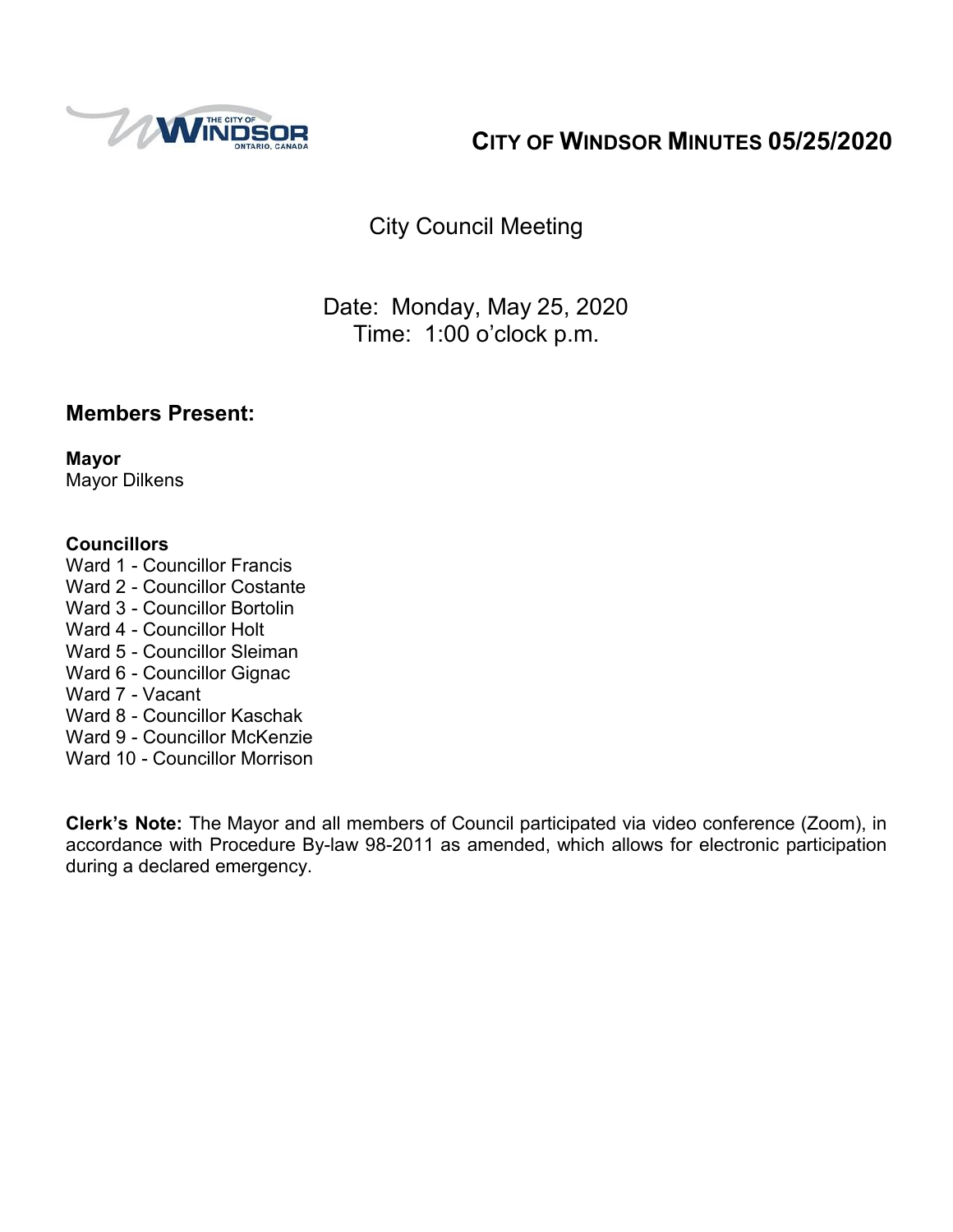# **2. CALL TO ORDER**

The Mayor calls the meeting to order at 1:13 o'clock p.m.

# **3. DISCLOSURE OF PECUNIARY INTEREST AND THE GENERAL NATURE THEREOF**

Councillor Francis discloses an interest and abstains from voting on Item 8.3 being the report of the City Treasurer entitled "Application for Property Tax Relief under Section 357 of the *Ontario Municipal Act, 2001*", as the program referenced in the report to provide hotel rooms for healthcare workers was started in part by the employer of a family member.

# **4. ADOPTION OF THE MINUTES**

# **4.1. Adoption of the Special Meeting of Council minutes held April 27, 2020**

Moved by: Councillor Sleiman Seconded by: Councillor Bortolin

That the minutes of the Special Meeting of Council held April 27, 2020 **BE ADOPTED** as presented. Carried.

Report Number: SCM 169/2020

# **4.2. Adoption of the Windsor City Council meeting minutes held May 4, 2020**

Moved by: Councillor Sleiman Seconded by: Councillor Bortolin

That the minutes of the meeting of Council held May 4, 2020 **BE ADOPTED** as presented. Carried.

Report Number: SCM 171/2020

# **5. NOTICE OF PROCLAMATIONS**

"VON Week" – May 17-23, 2020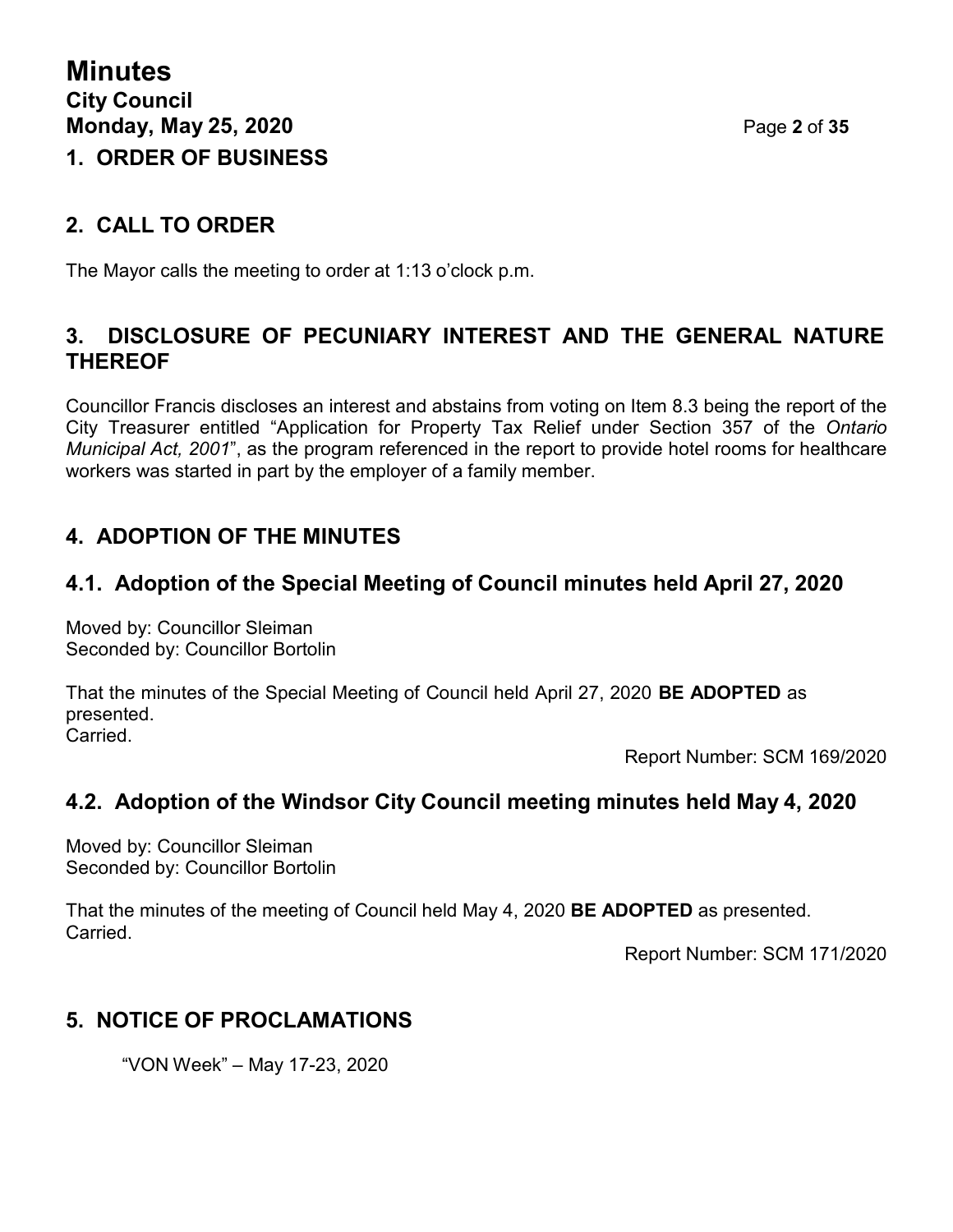# **Minutes City Council Monday, May 25, 2020** Page **3** of **35 6. COMMITTEE OF THE WHOLE**

Moved by: Councillor Costante Seconded by: Councillor Francis

That Council do now rise and move into Committee of the Whole with the Mayor presiding for the purpose of dealing with:

(a) communication items;

(b) consent agenda;

(c) hearing requests for deferrals, referrals and/or withdrawals of any items of business;

(d) hearing presentations and delegations;

(e) consideration of business items;

(f) consideration of Committee reports:

(g) Report of Special In-Camera Meeting or other Committee as may be held prior to Council (if scheduled); and

(h) consideration of by-law 74-2020 through 75-2020 (inclusive). Carried.

# **7. COMMUNICATIONS INFORMATION PACKAGE**

# **7.1. Correspondence Monday, May 25, 2020**

Moved by: Councillor Gignac Seconded by: Councillor Holt

Decision Number: CR223/2020

That the following Communication Items 7.1.1 and 7.1.3 through 7.1.7 inclusive as set forth in the Council Agenda **BE REFERRED** as noted, and that Item 7.1.2 be dealt with as follows:

# **7.1.2 Request to review municipal liquor policies and recommendations to support local bars and restaurants amid COVID-19 pandemic**

Moved by: Councillor Bortolin Seconded by: Councillor Holt

Decision Number: CR224/2020

That the correspondence from the President and CEO of Spirits Canada dated May 16, 2020 regarding "Review Municipal Liquor Policies to Support Local Bars and Restaurants" **BE RECEIVED**; and further,

That this correspondence **BE REFERRED** to administration to allow for an administrative report for consideration at the June 1, 2020 meeting of Council addressing the 3 recommendations put forth in that correspondence, on whether these are feasible for Windsor and if there would be any ramifications. **Carried** 

Clerk's File: MH/13786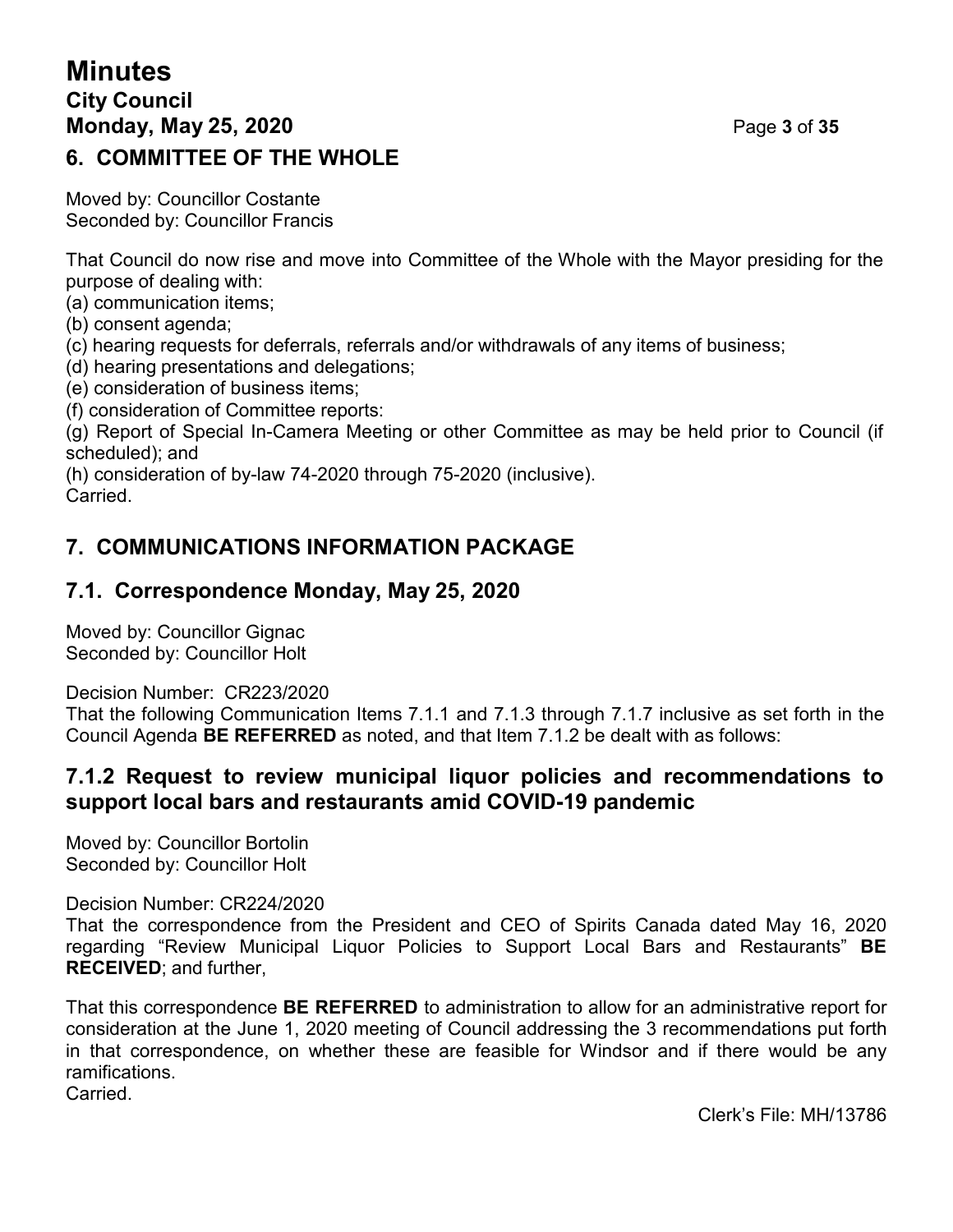# **Minutes City Council Monday, May 25, 2020** Page **4** of **35**

| No.   | Sender                                                    | Subject                                                                                                                                                                                                              |  |
|-------|-----------------------------------------------------------|----------------------------------------------------------------------------------------------------------------------------------------------------------------------------------------------------------------------|--|
| 7.1.1 | <b>Local Planning</b><br><b>Appeal Tribunal</b><br>(LPAT) | Local Planning Appeal Tribunal dismisses appeal<br>without holding a public hearing under subsection<br>12(1) of the Local Planning Appeal Tribunal Act,<br>2017, Case No. LC150003                                  |  |
|       |                                                           | <b>Deputy City Solicitor</b><br><b>City Planner</b><br><b>Chief Building Official</b><br>GP2020<br>Note & File                                                                                                       |  |
| 7.1.2 | Association of<br><b>Canadian Distillers</b>              | Request to review municipal liquor policies and<br>recommendations to support local bars and<br>restaurants amid COVID-19 pandemic                                                                                   |  |
|       |                                                           | <b>City Clerk/Licence Commissioner</b><br><b>City Solicitor</b><br>Corporate Leader, Parks, Recreation, Culture and<br><b>Facilities</b><br>MH/13786<br><b>COUNCIL DIRECTION REQUESTED, otherwise</b><br>Note & File |  |
| 7.1.3 | Jennifer Schuurman                                        | Citizen letter expressing concerns regarding By-Law<br>60-2015, "A By-Law to Impose Development<br>Charges," adopted May 4, 2015                                                                                     |  |
|       |                                                           | <b>City Treasurer</b><br>City Solicitor<br>City Planner<br><b>City Engineer</b><br><b>Chief Building Official</b><br>Z/10374<br><b>COUNCIL DIRECTION REQUESTED, otherwise</b><br>Note & File                         |  |
| 7.1.4 | Urban<br>Manager<br>of<br>Design                          | Site Plan Approval, 2616807 Ontario Ltd. c/o Aditya<br>Kumar Soma, 3493 Sandwich St., First floor two<br>residential units, second floor four residential units<br>to existing building<br>ZS/13805<br>Note & File   |  |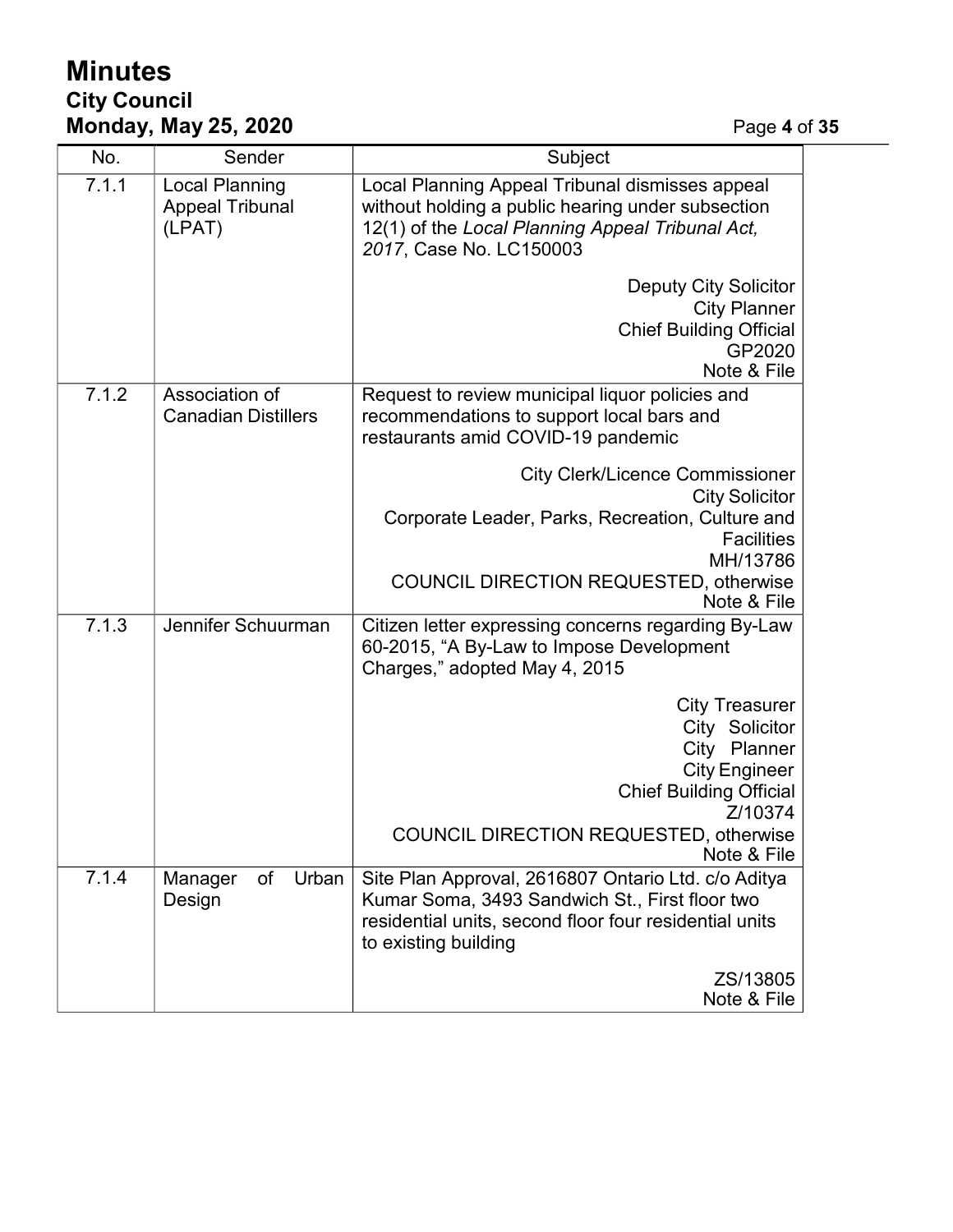# **Minutes City Council Monday, May 25, 2020** Page **5** of **35**

| No.   | Sender                           | Subject                                                                                                                                                                                                      |  |
|-------|----------------------------------|--------------------------------------------------------------------------------------------------------------------------------------------------------------------------------------------------------------|--|
| 7.1.5 | Urban<br>of<br>Manager<br>Design | Site Plan Approval, 2434233 Ontario Ltd. c/o Abdul<br>Karim Habib, 2142-2198 Daytona Ave., Increase<br>building footprint for 8-4-plex units                                                                 |  |
|       |                                  | ZS/13812<br>Note & File                                                                                                                                                                                      |  |
| 7.1.6 | Manager of Planning<br>Policy    | Application for Zoning Amendment, Rosati<br>Development Corp., 525 & 535 Cabana Rd. E.,<br>application to amend Zoning By-law 8600 to allow<br>the additional uses of a restaurant and takeout<br>restaurant |  |
|       |                                  | ZB/13809<br>Note & File                                                                                                                                                                                      |  |
| 7.1.7 | of<br>Manager<br>Urban<br>Design | Application for Zoning Amendment, Green Smart<br>Apartments Inc., 1091 California Ave., application to<br>amend Zoning By-law 8600 to allow a semi-<br>detached dwelling                                     |  |
|       |                                  | ZB/13810<br>Note & File                                                                                                                                                                                      |  |

**Carried** 

Report Number: CMC 8/2020

# **7.2. Succession Planning: 2019 Initiative & Reserve Account Expenditures Update - City Wide**

Moved by: Councillor Gignac Seconded by: Councillor Holt

#### Decision Number: CR225/2020

That the Report from the Executive Director of Human Resources detailing the initiatives and expenses incurred through the Succession Planning Reserve Account (1784) in 2019 **BE RECEIVED** for information.

Carried.

Report Number: CM 9/2020 Clerk's File: AS/10122

### **7.3. Educational Assistance Reserve Account - Expenditures for 2019 - City Wide**

Moved by: Councillor Gignac Seconded by: Councillor Holt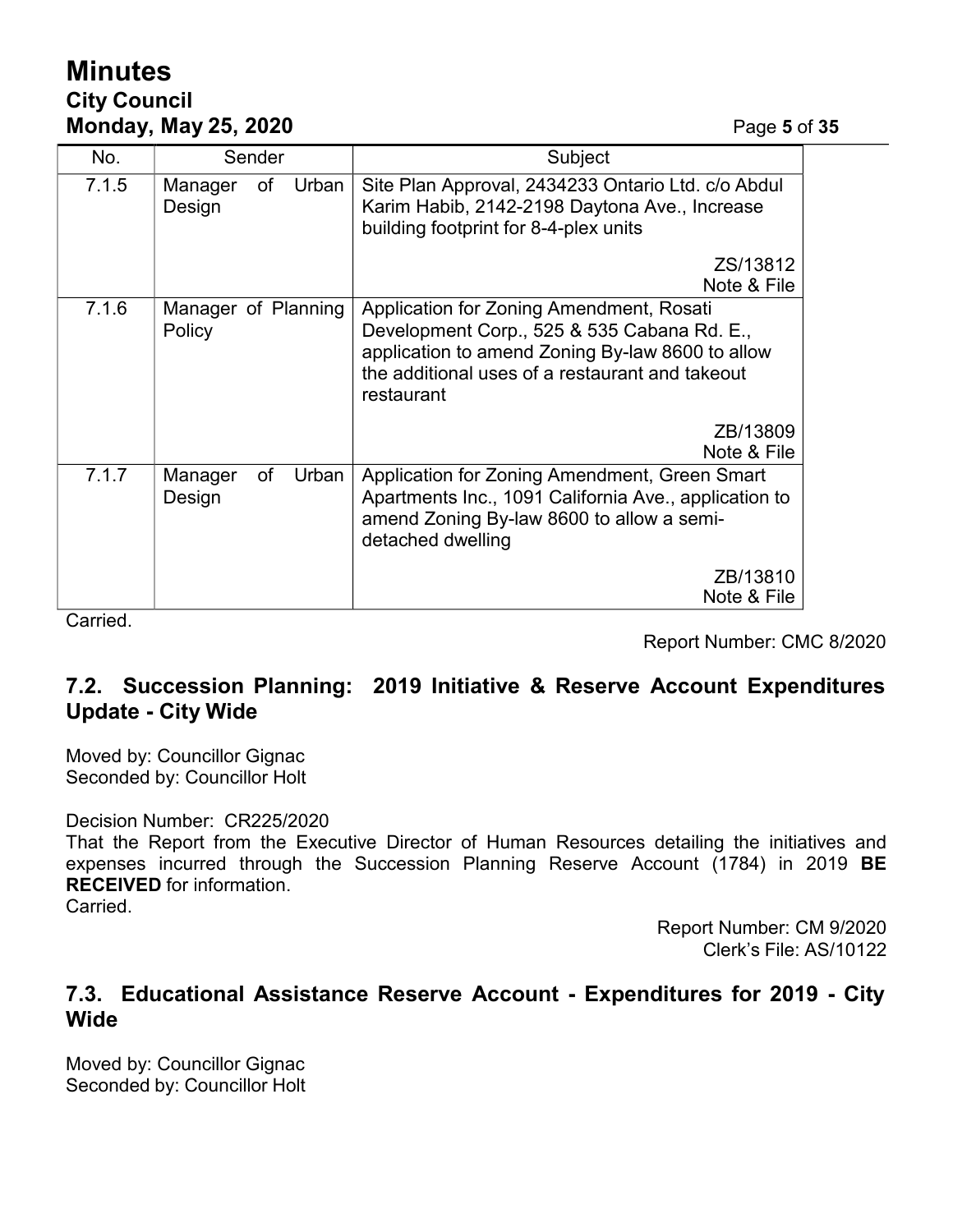# **Minutes City Council Monday, May 25, 2020** Page **6** of **35**

cision Number: CR226/2020

That the Report from the Human Resources Department providing Council with an update of the expenses flowed through the Educational Assistance Reserve Account for 2019 **BE RECEIVED** for information.

Carried.

Report Number: CM 11/2020 Clerk's File: AS/10122

# **7.4. Summary of Ministry of Labour (MOL) visits from July to December 2019 - City Wide**

Moved by: Councillor Gignac Seconded by: Councillor Holt

Decision Number: CR227/2020

That City Council **RECEIVE FOR INFORMATION** this report from the Executive Director of Human Resources with respect to Field Reports issued by the Ministry of Labour (hereafter known as the MOL) to the Corporation of the City of Windsor (Corporation) from the timeframe of July 1<sup>st</sup> to December 31<sup>st</sup> 2019.

Carried.

Report Number: CM 13/2020 Clerk's File: AS2020

# **7.5. 2019 Annual Report - Building Permit Fee Reserve Fund - City Wide**

Moved by: Councillor Gignac Seconded by: Councillor Holt

Decision Number: CR228/2020 That City Council **RECEIVE** the 2019 Annual Report on Building Permit Fees for information. Carried.

> Report Number: C 36/2020 Clerk's File: SB2020

# **7.6. Compliance with Applicable Laws & Regulations, 2020 Q1 - City Wide**

Moved by: Councillor Gignac Seconded by: Councillor Holt

Decision Number: CR229/2020 That City Council **RECEIVE FOR INFORMATION** the Status Report on Compliance with Applicable Laws and Regulations, 2020 Q1. Carried.

Report Number: CM 12/2020 Clerk's File: AF/11247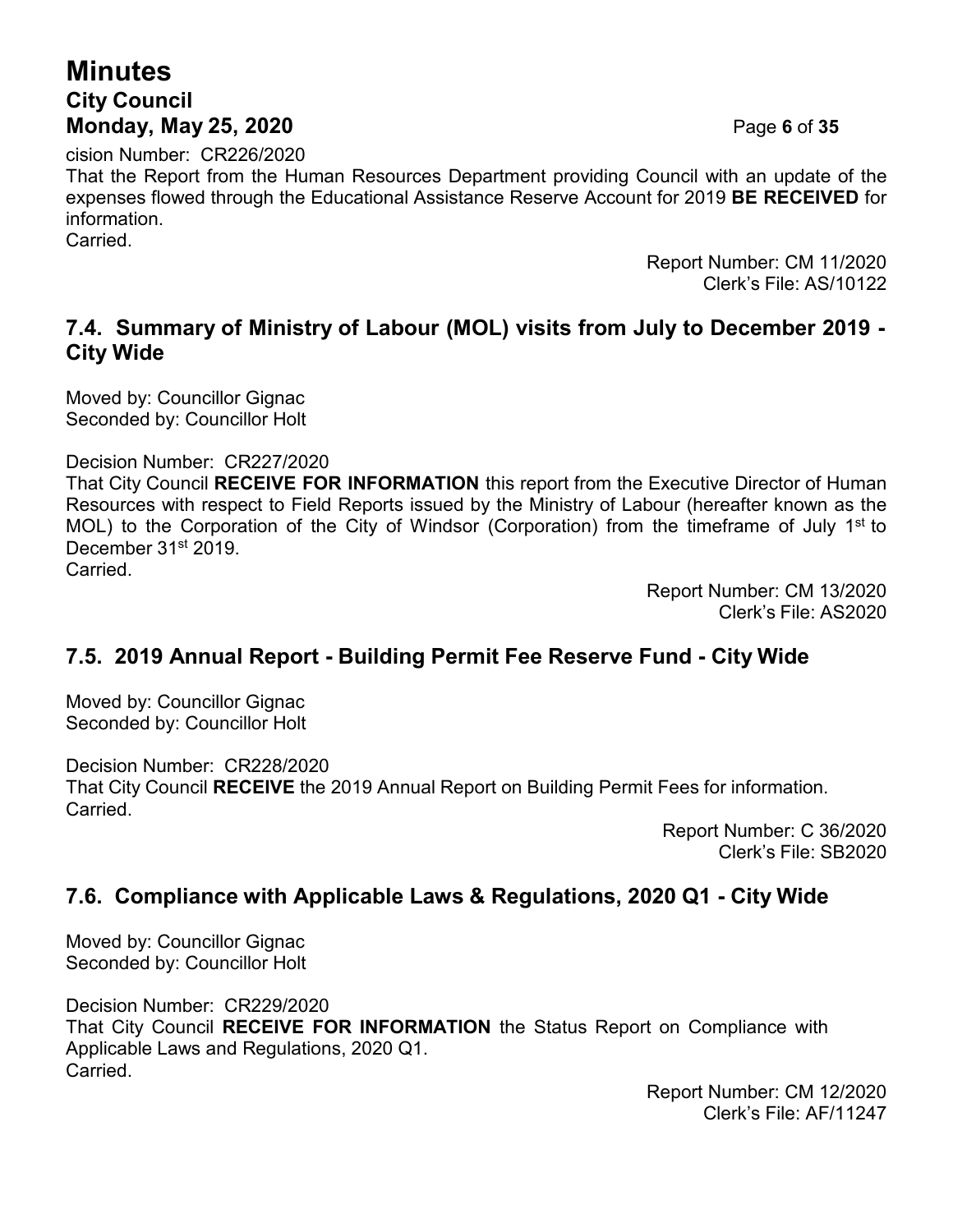# **Minutes City Council**

**Monday, May 25, 2020** Page **7** of **35**

### **7.7. Status Report on Implementation of Audit Recommendations - 2020 Q1 - City Wide**

Moved by: Councillor Gignac Seconded by: Councillor Holt

Decision Number: CR230/2020 That City Council **RECEIVE FOR INFORMATION** the Status Report on Implementation of Audit Recommendations as of 2020 Q1 (attached as Appendix A). Carried.

Report Number: CM 14/2020 Clerk's File: AF/11247

### **7.8. Summary of Hotline Issues Referred to Management by PwC – 2020 Q1 - City Wide**

Moved by: Councillor Gignac Seconded by: Councillor Holt

Carried.

Decision Number: CR231/2020 That City Council **RECEIVE FOR INFORMATION** the Summary of Hotline Issues Referred to Management by PwC from January 1, 2020 – March 31, 2020 (attached as Appendix A).

> Report Number: CM 15/2020 Clerk's File: AF/11247

# **7.9. Response to CQ 10/2020 - That Administration report back to Council on the options that could be considered to create safer opportunities for the public to enjoy access to our parks trail systems that enhance the ability for people to respect physical distancing protocols. - City Wide**

Moved by: Councillor McKenzie Seconded by: Councillor Holt

That the report of the Senior Manager, Parks providing a response to CQ10-2020 BE RECEIVED for information; and further,

That administration BE DIRECTED to develop an enhanced program to promote the safety of the city's trails system, and offer costed options with identified funding sources for Council's consideration.

The motion is **put** and is **lost** due to an equality of votes.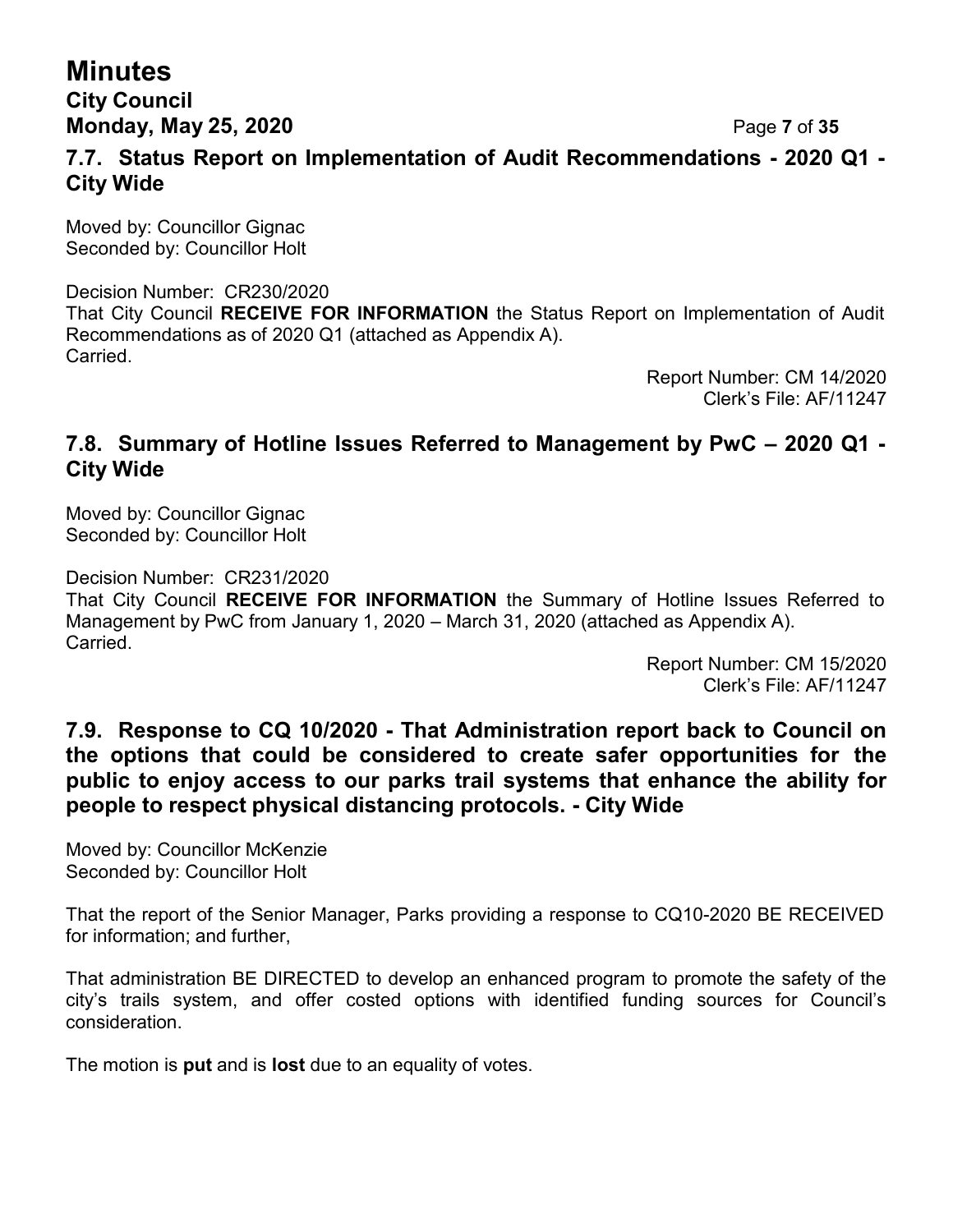# **Minutes City Council Monday, May 25, 2020** Page **8** of **35**

Aye votes: Councillors McKenzie, Holt, Bortolin, Costante and Sleiman. Nay votes: Councillors Gignac, Kaschak, Morrison, Francis and Mayor Dilkens. Abstain: None. Absent: None.

Moved by: Councillor Gignac Seconded by: Councillor Holt

Decision Number: CR232/2020 That the report of the Senior Manager, Parks providing a response to CQ 10-2020 **BE RECEIVED** for information. Carried.

> Report Number: C 90/2020 Clerk's File: SR2020

# **7.10. Stormwater Financing Study Project Update, City Wide**

Moved by: Councillor Gignac Seconded by: Councillor Holt

Decision Number: CR233/2020 That the project update report regarding the Stormwater Financing Study, **BE RECEIVED** for information. **Carried** 

> Report Number: C 52/2020 Clerk's File: AL2020

# **7.11. 2019 Annual Investment Compliance Report - City Wide**

Moved by: Councillor Gignac Seconded by: Councillor Holt

Decision Number: CR234/2020 That the 2019 Annual Investment Compliance Report for the year ending December 31, 2019 **BE RECEIVED** for information. Carried.

> Report Number: C 89/2020 Clerk's File: AF/11247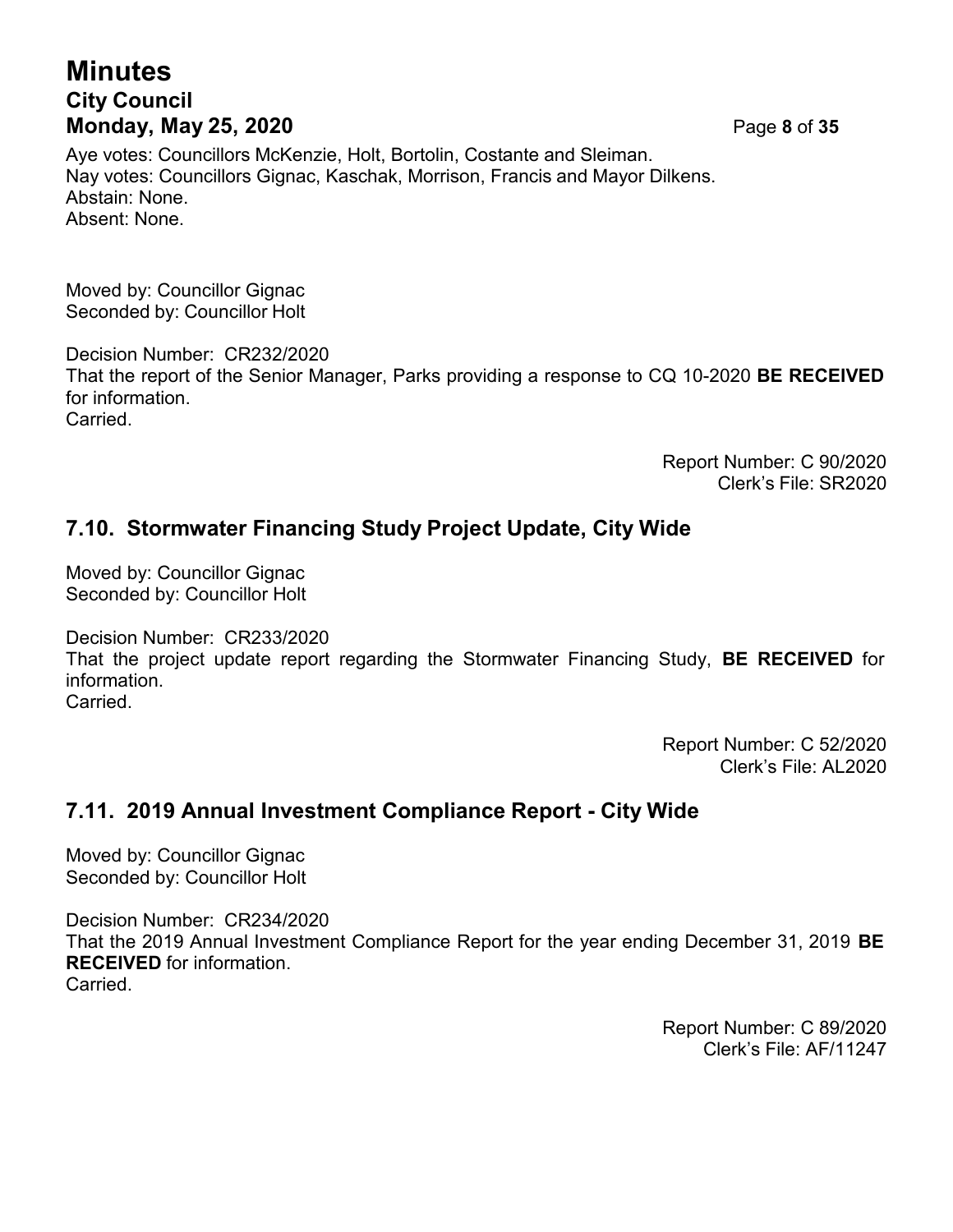# **8.1. Snow Angels Volunteer Acknowledgements 2019-2020 Season-City Wide**

Moved by: Councillor Kaschak Seconded by: Councillor McKenzie

Decision Number: CR235/2020

- I) That the Report entitled Snow Angels Volunteer Acknowledgements **BE RECEIVED** for information.
- II) That City Council **RECOGNIZE** the Volunteers and winners of prizes for the Snow Angels Program.

Carried.

Report Number: CM 16/2020 Clerk's File: SW/12756

# **8.2. Status of the Corporation's Unpaid and Paid Student and Work Agency Programs in 2019 - City Wide**

Moved by: Councillor Kaschak Seconded by: Councillor McKenzie

Decision Number: CR236/2020

That City Council **RECEIVE FOR INFORMATION** the report of the Human Resources Department dated April 23, 2020 entitled "Status of the Corporation's participation in Unpaid and Paid Student and Work Placement Agency Programs in 2019"; and,

That City Council **DIRECT** the Human Resources Department to report annually to City Council the Corporation's participation in Unpaid and Paid Student and Work Placement Agency Programs. Carried.

> Report Number: CM 18/2020 Clerk's File: AS2020

# **8.4. Natural Resources Canada ZEVIP Grant Program Fleet Stream - Electric Vehicle Charging Stations for Light Duty Vehicle Fleet Project - City Wide**

Moved by: Councillor Kaschak Seconded by: Councillor McKenzie

Decision Number: CR238/2020

That City Council **APPROVE** the Chief Administrative Officer to submit an application for the City to participate in the Natural Resources Canada - Zero-Emission Vehicle Infrastructure Program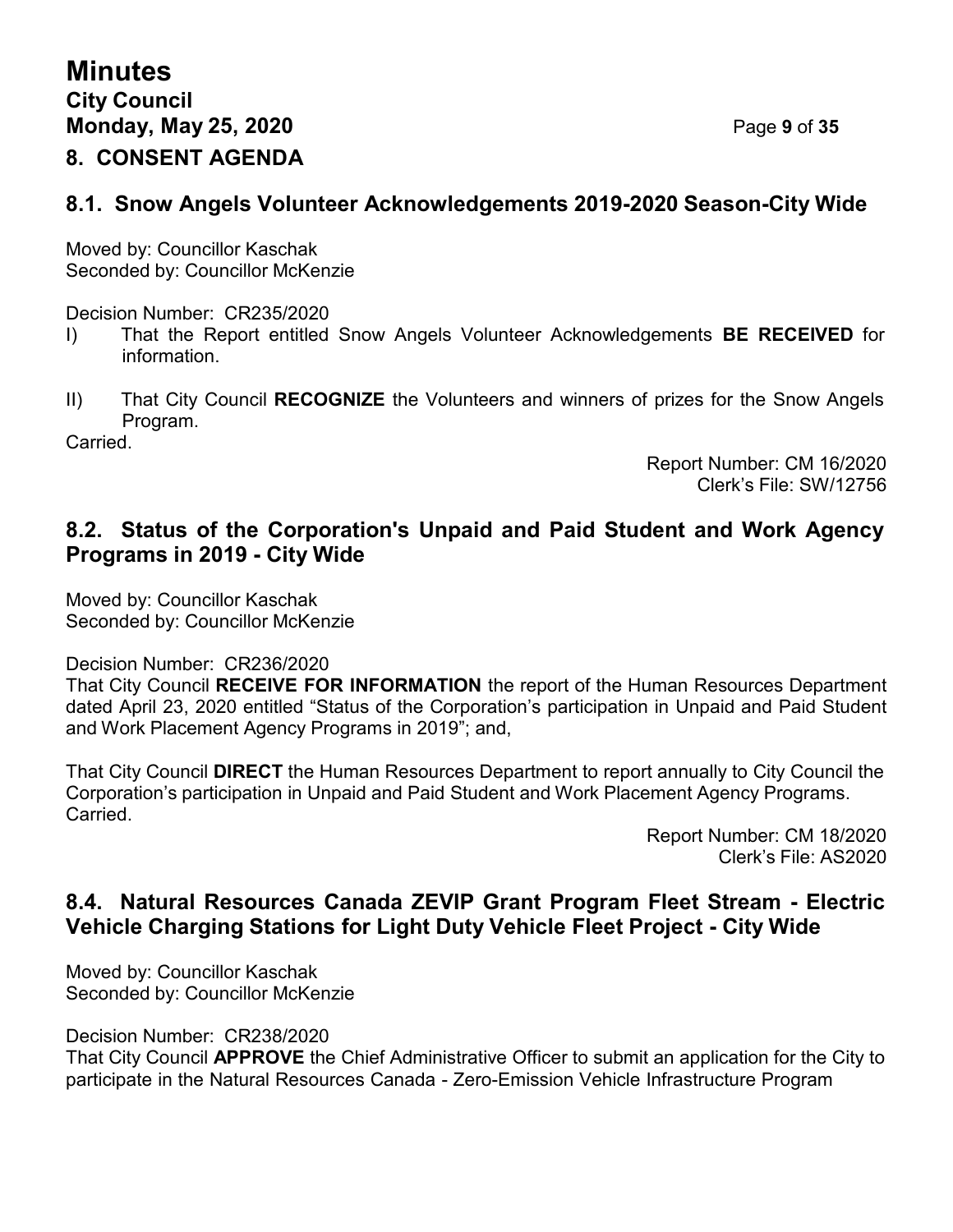# **Minutes City Council Monday, May 25, 2020** Page **10** of **35**

(ZEVIP) for the installation of ten (10) Level-2 electric vehicle charging stations at the locations identified in this report; and,

That City Council **DELEGATE AUTHORITY** to the City Engineer to approve any recommended site location changes which may be necessary once a more detailed review of the recommended sites is completed; and,

That in the event the City receives written confirmation of the ZEVIP funding being awarded to the City; the Project's costs are within their respective budgets as outlined in the Financial Matters section herein; and where the Grant provider confirms that expenditures as of that date are eligible, then City Council **APPROVES** the following recommendations:

- That City Council **APPROVE** funding for the City's share for the capital costs related to this project totalling up to \$135,985 be funded from the Fleet Replacement Reserve Fund (F136); and,
- That City Council **AUTHORIZE** Administration to seek potential sponsorships to reduce the annual operational costs estimated for this 5-year pilot project; and,
- That City Council **APPROVE** a Request for Proposals (RFP) be issued in accordance with Purchasing By-law 93-2012 and amendments thereto for the purchase of ten (10) dual-port electric vehicle charging stations, including the necessary annual agreements for the maintenance, operation, and connectivity of these units for a 5-year period; and,
- The Chief Administrative Officer to **BE AUTHORIZED TO DELEGATE** signing of all claims and applicable schedules, and other such documents required as part of the request for payment or the submission of a reporting package to the City Engineer or appropriate official, subject to financial content approval from the area's Financial Planning Administrator or their manager; and,
- That the Chief Administrative Officer and the City Clerk **BE AUTHORIZED** to take any such action required to effect the recommendations noted above and sign any required documentation or enter into agreements for participation in the Zero-Emission Vehicle Infrastructure Program including the successful RFP proponent, satisfactory in legal form to the City Solicitor, in technical content to the City Engineer, and in financial content to the Chief Financial Officer / City Treasurer; and,
- The Purchasing Manager **BE AUTHORIZED** to issue the appropriate purchasing documents, including a sole source for the electrical services in compliance under the current Purchasing By-law 93-2012 AMENDED per by-law 145-2014 Sole Source criteria, as may be required to affect the recommendation noted above, subject to all specification being satisfactory in technical content to the City Engineer and in financial content to the Chief Financial Officer and City Treasurer.

Carried.

Report Number: C 38/2020 Clerk's File: SR/12080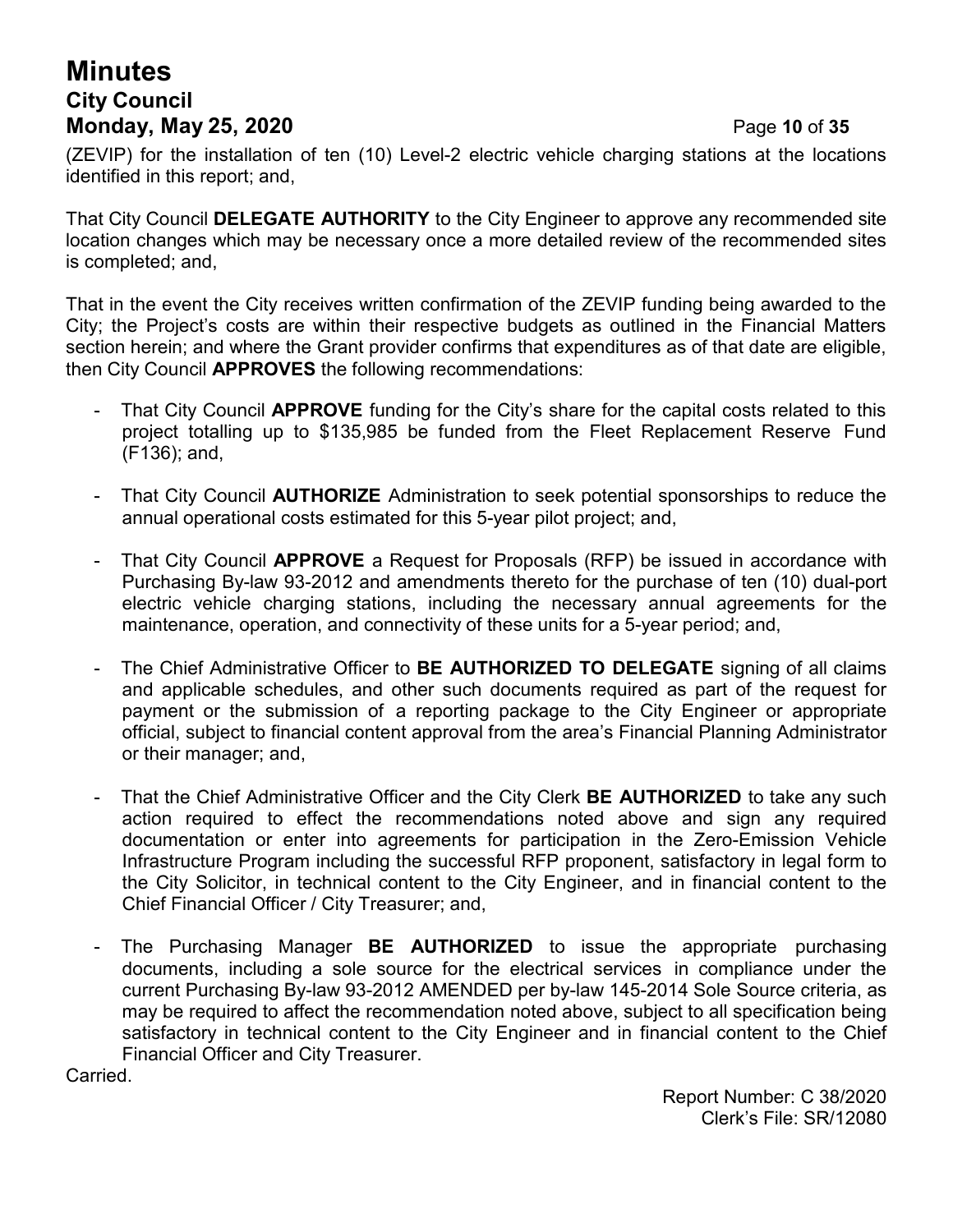# **Minutes City Council Monday, May 25, 2020** Page **11** of **35**

# **8.5. Amendment to Agreement with Dillon Consulting Ltd, - Proposal No. 66-15 LRWRP Diesel and MCC Upgrades - City Wide**

Moved by: Councillor Kaschak Seconded by: Councillor McKenzie

#### Decision Number: CR239/2020

That an additional \$55,800.00 plus applicable HST **BE APPROVED** for the Consulting Firm of Dillon Consulting Ltd. to provide additional professional engineering services required for the upgrade of the Diesels Generator and Motor Control Centre (MCC) for the Lou Romano Water Reclamation Plant (LRWRP); and,

That the additional \$60,000 in funds required to complete the project **BE TRANSFERRED** from the Pollution Control Reserve (FUND 208); and,

That the Chief Administrative Officer and the City Clerk **BE AUTHORIZED** to execute an addendum to the contract with Dillon Consulting Ltd., satisfactory in technical content to the City Engineer, in financial content to the City Treasurer and in form to the City Solicitor with charges allocated to 007-2915-9998-02942-7162006. Carried.

> Report Number: C 81/2020 Clerk's File: SW/12280

# **8.6. Consulting Services for Lou Romano Water Reclamation Plant (LRWRP) Centrifuge #1 Control System Upgrade RFP 170-19 Award - Ward 2**

Moved by: Councillor Kaschak Seconded by: Councillor McKenzie

Decision Number: CR240/2020

That Council **APPROVE** awarding Andritz Separation Inc. for the provision of Consulting Services for Lou Romano Water Reclamation Centrifuge #1 Control System Upgrade (RFP No. 170-19) at a cost not to exceed \$74,894.00 US Dollars exclusive of HST; and,

That the Chief Administrative Officer and City Clerk **BE AUTHORIZED** to sign an Agreement with the proponent, satisfactory in form to the City Solicitor, in financial content to the Chief Financial Officer & City Treasurer and in technical content to the City Engineer. Carried.

> Report Number: C 82/2020 Clerk's File: SW/12518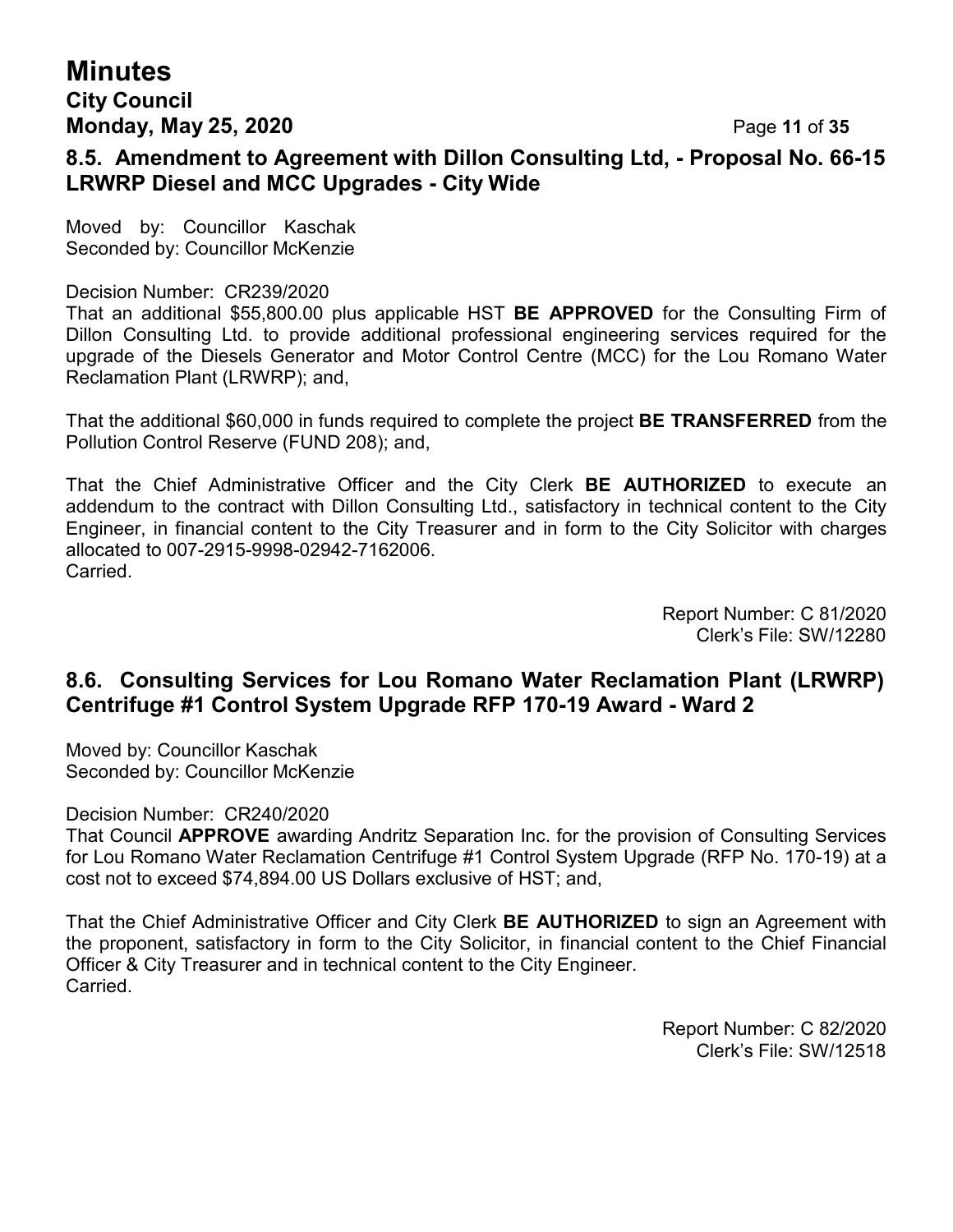# **Minutes**

# **City Council Monday, May 25, 2020** Page **12** of **35**

**8.10. Close and Convey the North/South Alley Between 722 Brant Street and 736 Brant Street - SAA/5838 - Applicant: Victoria Yen-Shin Lin – 722 Brant Street – Ward 4**

Moved by: Councillor Kaschak Seconded by: Councillor McKenzie

Decision Number: CR244/2020 DHSC 153

- I. That the portion of the 6.1 metre wide north/south alley located between 722 Brant Street and 736 Brant Street, and shown as "Part 1" on Drawing No. CC-1757 *attached* as Appendix "A", **BE ASSUMED** for subsequent closure.
- II. That the portion of the 6.1 metre wide north/south alley located between 722 Brant Street and 736 Brant Street, and shown as "Part 1" on Drawing No. CC-1757 *attached* as Appendix "A", **BE CLOSED AND CONVEYED** to the abutting property owners, and adjusted as necessary, in a manner deemed appropriate by the City Planner.
- III. That Conveyance Cost **BE SET** as follows:
	- a. For alley abutting lands zoned Residential RD2.2: \$1.00 plus deed preparation fee and proportionate share of the survey costs as invoiced to The Corporation of the City of Windsor by an Ontario Land Surveyor.
- IV. That The City Planner **BE REQUESTED** to supply the appropriate legal description, in accordance with Drawing Number. CC-1757, *attached* as Appendix "A".
- V. That The City Solicitor **BE REQUESTED** to prepare the necessary by-law(s).
- VI. That The Chief Administrative Officer and City Clerk **BE AUTHORIZED** to sign all necessary documents approved as to form and content satisfactory to the City Solicitor.

VII. That the matter **BE COMPLETED** electronically pursuant to By-law Number 366-2003. Carried.

> Report Number: SCM 130/2020 & S 22/2020 Clerk's File: SAA2020

# **8.11. Close and Convey the North/South Alley Between Hickory Road and Albert Road, North of Milloy Street and South of Alice Street - Applicant R. Pouget - SAA/5858 - Ward 5**

Moved by: Councillor Kaschak Seconded by: Councillor McKenzie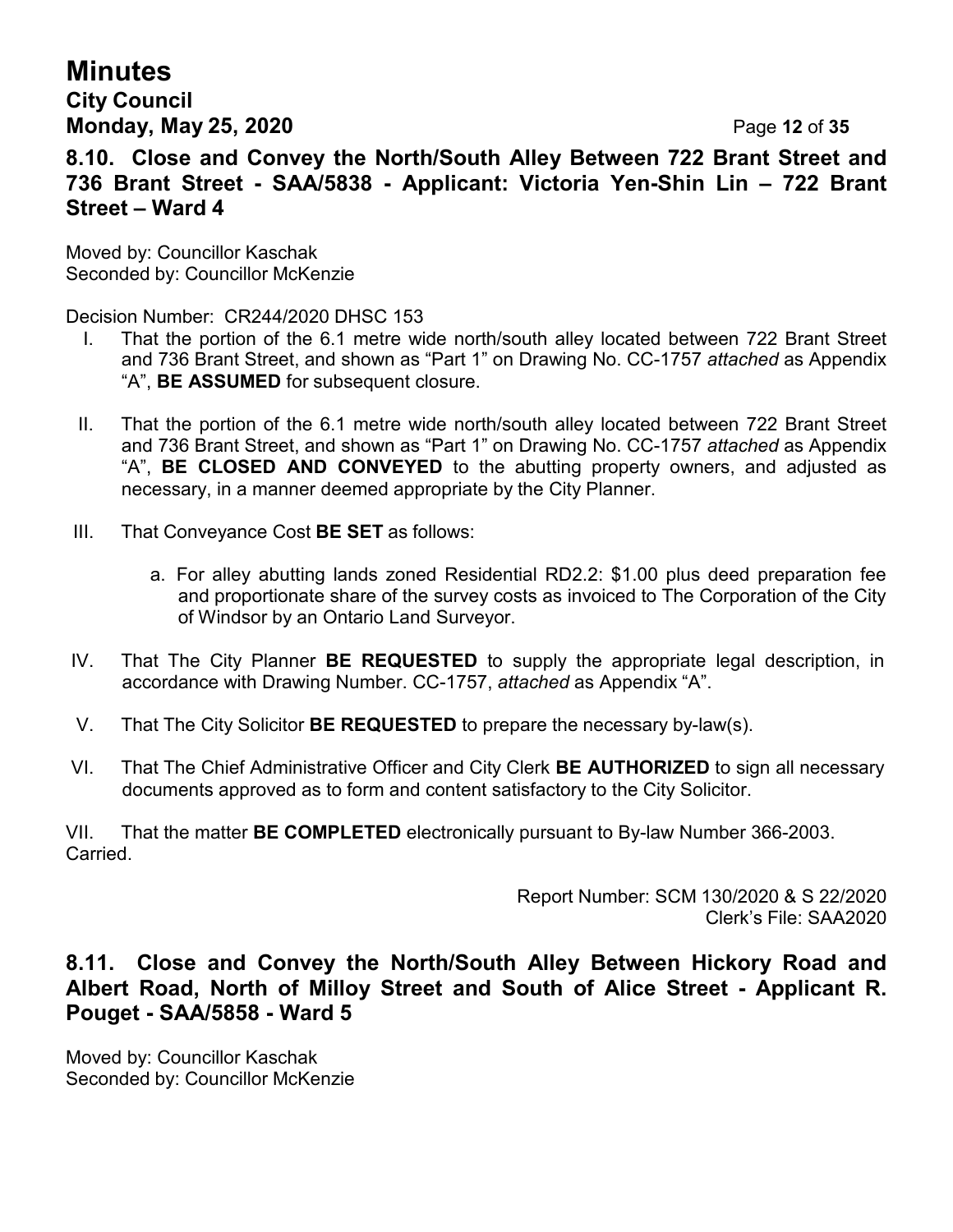# **Minutes City Council Monday, May 25, 2020** Page **13** of **35**

Decision Number: CR245/2020

- I. That the portion of the 3.66 metre wide north/south alley located between Hickory Road and Albert Road north of Milloy Street and south of Alice Street, labelled as "Part 1" and shown on Drawing No. CC-1758 *attached* as Appendix "A", **BE ASSUMED** for subsequent closure; and,
- II. That the portion of the 3.66 metre wide north/south alley located between Hickory Road and Albert Road north of Milloy Street and south of Alice Street, labelled as "Part 1" and shown on Drawing No. CC-1758 *attached* as Appendix "A", **BE CLOSED AND CONVEYED** to the abutting property owners, and adjusted as necessary, in a manner deemed appropriate by the City Planner, subject to the following:
	- a. Easement, subject to their being accepted in the City's standard form and in accordance with the City's standard practice, be granted to:
		- Bell Canada, MNSi, and Enwin Utilities; and,
- III. That Conveyance Cost **BE SET** as follows:
	- a. For alleys abutting lands zoned Residential RD1.3: \$1.00 plus deed preparation fee and proportionate share of the survey costs as invoiced to The Corporation of the City of Windsor by an Ontario Land Surveyor; and,
- IV. That The City Planner **BE REQUESTED** to supply the appropriate legal description, in accordance with Drawing Number CC-1758 , *attached* as Appendix "A"; and,
- V. That the City Solicitor **BE REQUESTED** to prepare the necessary by-law(s); and,
- VI. That the Chief Administrative Officer and City Clerk **BE AUTHORIZED** to sign all necessary documents approved as to form and content satisfactory to the City Solicitor; and,
- VII. That the matter **BE COMPLETED** electronically pursuant to By-law Number 366-2003; and further,
- VIII. That Windsor Police Services **BE REQUESTED** to provide additional comments related to the partial alley closure, and that this information **BE PROVIDED** when this committee report moves forward to a future meeting of Council.

Carried.

Report Number: SCM 131/2020 & S 35/2020 Clerk's File: SAA2020

# **8.12. Close and Convey Part of the North/South Alley Between Windsor Avenue and McDougall Street, South of Wyandotte Street East, Abutting 241 Wyandotte Street East - Applicant: Abraham Bazzi - SAA/5910 - Ward 4**

Moved by: Councillor Kaschak Seconded by: Councillor McKenzie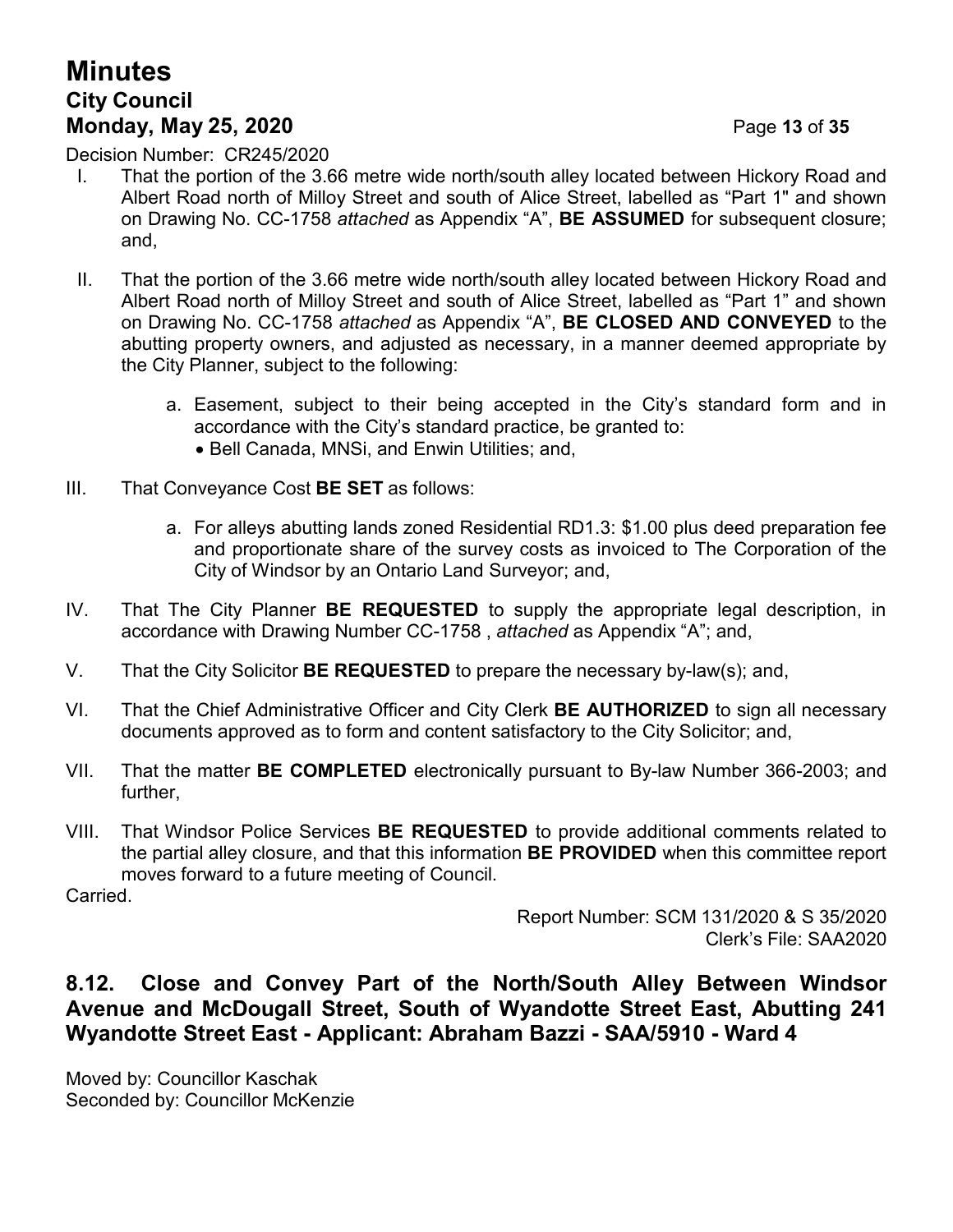# **Minutes City Council Monday, May 25, 2020** Page **14** of **35**

Decision Number: CR246/2020 DHSC 155

- I. That the portion of the 4.27 metre wide north/south alley located between Windsor Avenue and McDougall Street, south of Wyandotte Street East and abutting 241 Wyandotte Street East and shown on Drawing No. CC-1762 *attached* as Appendix "A", **BE ASSUMED** for subsequent closure;
- II. That the portion of the 4.27 metre wide north/south alley located between Windsor Avenue and McDougall Street, south of Wyandotte Street East and abutting 241 Wyandotte Street East and shown on Drawing No. CC-1762 *attached* as Appendix "A", **BE CLOSED AND CONVEYED** to the applicant, and adjusted as necessary, in a manner deemed appropriate by the City Planner, subject to the following:

a) Easement, subject to their being accepted in the City's standard form and in accordance with the City's standard practice, be granted to:

- Bell Canada, Cogeco Cable Systems Inc., MNSi, and Enwin Utilities.
- III. That Conveyance Cost **BE SET** as follows:
	- a. For alley abutting lands zoned Commercial CD3.6: \$12.00 per square foot without easements and \$6.00 per square foot with easements.
- IV. That The City Planner **BE REQUESTED** to supply the appropriate legal description, in accordance with Drawing Number CC-1762, *attached* as Appendix "A".
- V. That The City Solicitor **BE REQUESTED** to prepare the necessary by-law(s).
- VI. That The Chief Administrative Officer and City Clerk **BE AUTHORIZED** to sign all necessary documents approved as to form and content satisfactory to the City Solicitor.

VII. That the matter **BE COMPLETED** electronically pursuant to By-law Number 366-2003. **Carried** 

> Report Number: SCM 132/2020 & S 37/2020 Clerk's File: SAA2020

### **8.13. Economic Revitalization Community Improvement Plan (CIP) application submitted by 2520034 Ontario Limited for 1785 Walker Road (Ward 4)**

Moved by: Councillor Kaschak Seconded by: Councillor McKenzie

Decision Number: CR247/2020 DHSC 156

I. That the request made by 2520034 Ontario Limited to participate in the Business Retention and Expansion Grant Program **BE APPROVED** for 100% of the municipal tax increment resulting from the proposed development located at 1785 Walker Road for up to 10 years or until 100%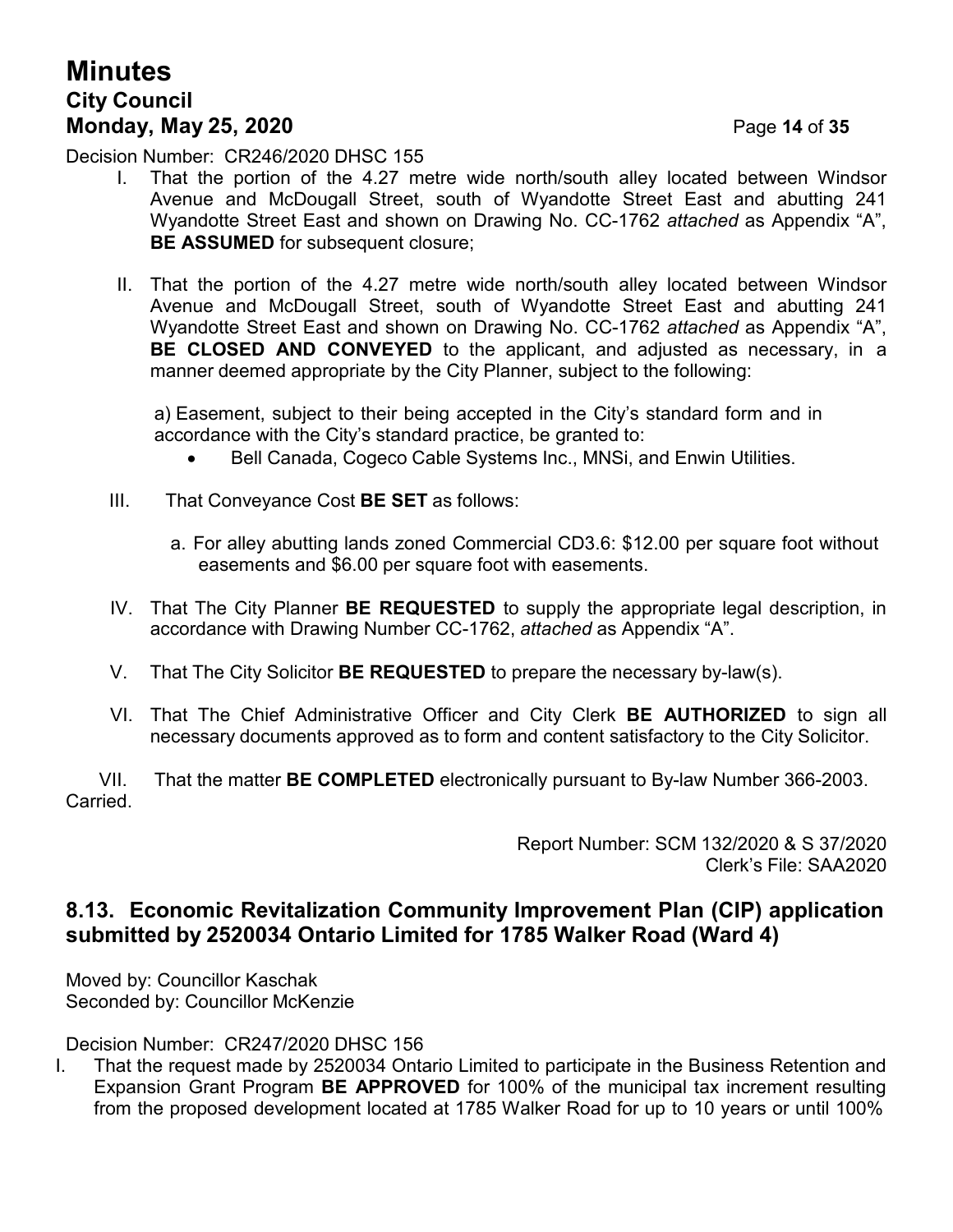# **Minutes City Council Monday, May 25, 2020** Page **15** of **35**

of the eligible costs are repaid pursuant to the City of Windsor Economic Revitalization Community Improvement Plan; and,

- II. That Administration **BE DIRECTED** to prepare an agreement between the City and 2520034 Ontario Limited and/or persons or companies that have legally been assigned the right to receive grant payments to implement the Business Retention and Expansion Grant Program in accordance with all applicable policies, requirements, and provisions contained within the Economic Revitalization Community Improvement Plan to the satisfaction of the City Planner as to content, the City Solicitor as to legal form, and the CFO/City Treasurer as to financial implications; and,
- III. That the CAO and City Clerk **BE AUTHORIZED** to sign the Business Retention and Expansion Grant Agreement; and,
- IV. That the approval to participate in the Business Retention and Expansion Grant Program **EXPIRE** if the grant agreement is not signed by applicant within one year following Council approval. The City Planner may extend the deadline for up to one year upon request from the applicant.

Carried.

Report Number: SCM 133/2020 & S 55/2020 Clerk's File: SPL/13775

### **8.14. Essex-Windsor Solid Waste Authority Regular Board Meeting Minutes December 3, 2019**

Moved by: Councillor Kaschak Seconded by: Councillor McKenzie

Decision Number: CR248/2020 ETPS 750 That the minutes of the Essex-Windsor Solid Waste Authority (EWSWA) of its Regular Board meeting held December 3, 2019 **BE RECEIVED**. Carried.

> Report Number: SCM 144/2020 & SCM 41/2020 Clerk's File: MB2019

### **8.15. Report No. 154 of the Windsor Licensing Commission - Regulation of Licensed City of Windsor Pet Shops**

Moved by: Councillor Kaschak Seconded by: Councillor McKenzie

Decision Number: CR249/2020 ETPS 751

That Report No. 154 of the Windsor Licensing Commission indicating:

I. That no dogs or cats BE SOLD for profit in a City of Windsor pet shop; and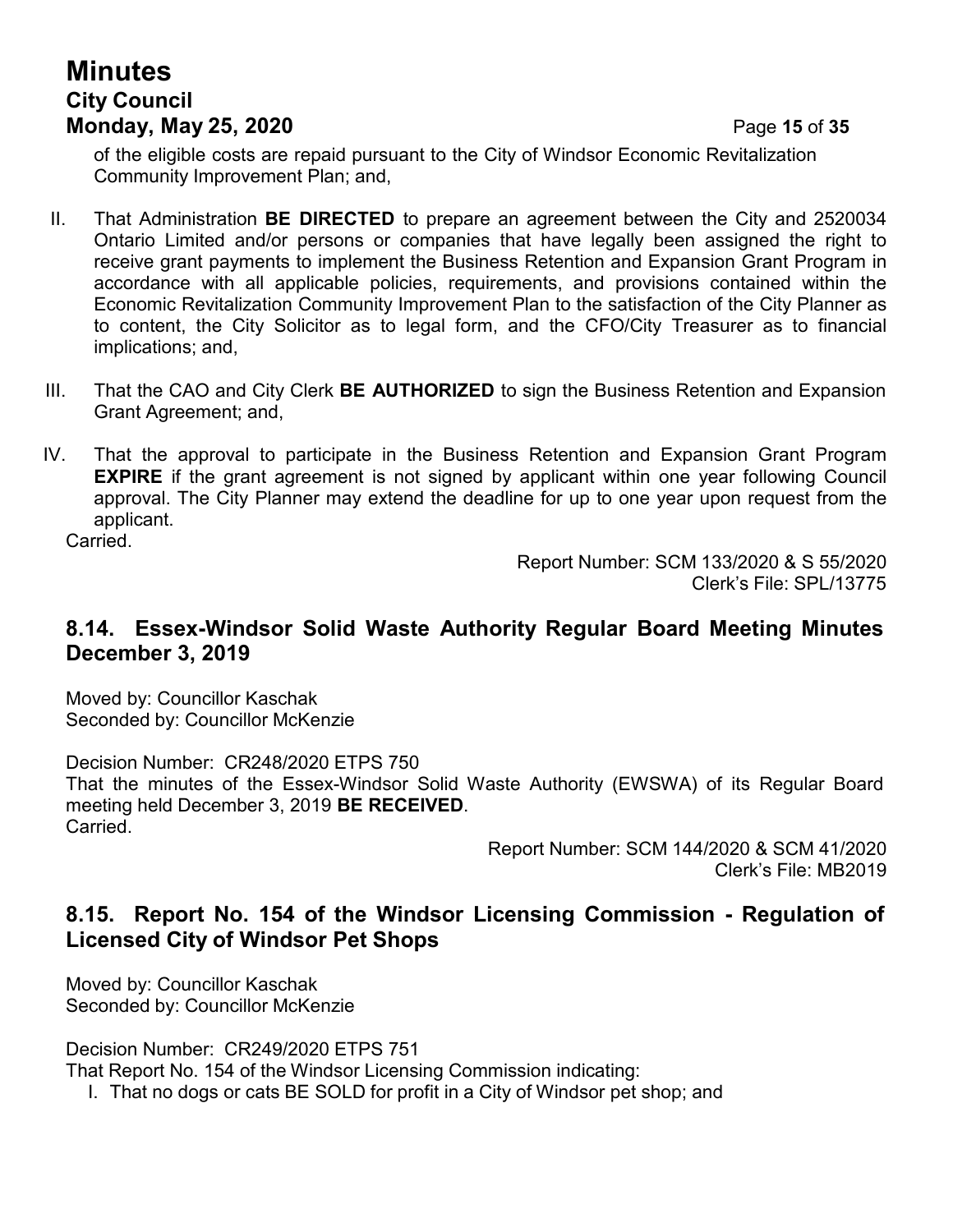# **Minutes City Council Monday, May 25, 2020** Page **16** of **35**

- II. That all licensed pet shops in good standing with the City of Windsor BE ALLOWED to offer dogs and cats exclusively through an adoption program administered by organizations such as local shelters, rescue groups and humane societies; and further,
- III.That Schedule P1 (Pet Shops) to Business Licensing By-law No. 395-2004 BE AMENDED accordingly

#### **BE APPROVED**.

Carried.

Report Number: SCM 145/2020 & SCM 27/2020 Clerk's File: MB2020

# **8.16. Minutes of the Windsor Licensing Commission of its meeting held February 26, 2020**

Moved by: Councillor Kaschak Seconded by: Councillor McKenzie

Decision Number: CR250/2020 ETPS 752 That the minutes of the Windsor Licensing Commission of its meeting held February 26, 2020 **BE RECEIVED**.

Carried.

Report Number: SCM 146/2020 & SCM 95/2020 Clerk's File: MB2020

# **8.17. Minutes of the Windsor Bicycling Committee of its meeting held January 14, 2020**

Moved by: Councillor Kaschak Seconded by: Councillor McKenzie

Decision Number: CR251/2020 ETPS 753 That the minutes of the Windsor Bicycling Committee of its meeting held January 14, 2020 **BE RECEIVED**.

Carried.

Report Number: SCM 147/2020 & SCM 85/2020 Clerk's File: MB2020

# **8.19. Report No. 72 of the Windsor Bicycling Committee - Capital funding for traffic calming measures**

Moved by: Councillor Kaschak Seconded by: Councillor McKenzie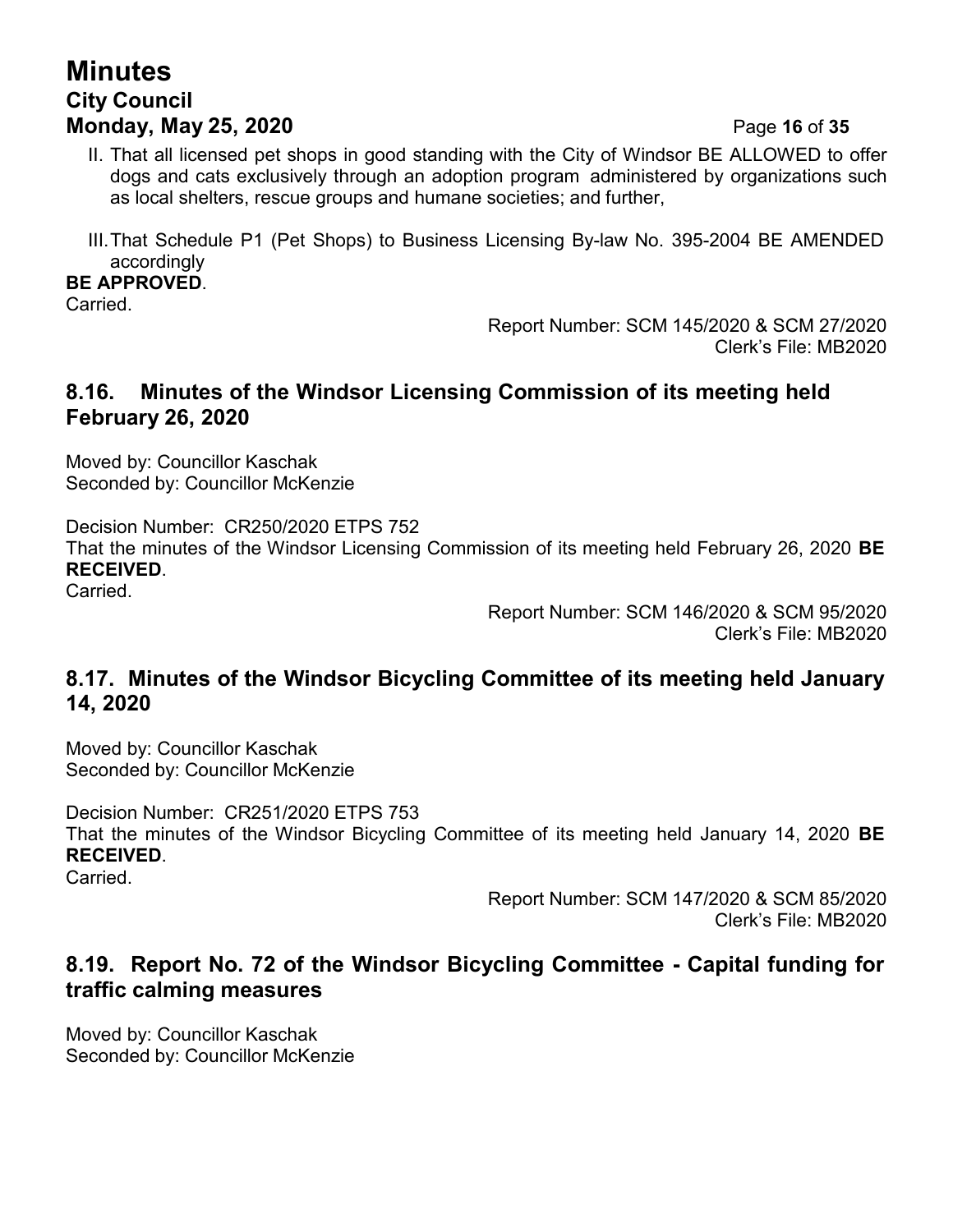# **Minutes City Council Monday, May 25, 2020** Page **17** of **35**

Decision Number: CR253/2020

That Report No. 72 of the Windsor Bicycling Committee indicating:

That the investments for traffic calming across the city BE SUPPORTED, however, the Windsor Bicycling Committee objects to the proposal as noted in the 2020 Recommended Capital Budget for the City of Windsor that these initiatives be funded through the proposed allocation of \$600,000 and further recommends that the traffic calming measures BE FUNDED through the significantly larger allocation for road reconstruction

#### **BE RECEIVED**.

Carried.

Report Number: SCM 149/2020 & SCM 86/2020 Clerk's File: MB2020

### **8.20. 881 Drouillard Road - Parking Encroachment - Ward 5**

Moved by: Councillor Kaschak Seconded by: Councillor McKenzie

Decision Number: CR254/2020 ETPS 756

That the request by the owner of the property at 881 Drouillard Road, identified PLAN 507; LOTS 16 TO 22; PLAN 321; PT LOT 1; PLAN 255; PT CLOSED ALLEY; to permit a parking encroachment into the Edna Street right-of-way, as shown on attached Drawing C-3521, **BE DENIED**.

Carried.

Report Number: SCM 150/2020 & S 43/2020 Clerk's File: ST2020

### **8.21. Parking Agreement with RockTech Solutions Canada - Ward 3**

Moved by: Councillor Kaschak Seconded by: Councillor McKenzie

Decision Number: CR255/2020 ETPS 757

That the City **ENTER** into an agreement with Rocktech Solutions Canada to provide parking spaces in the City's parking garages and **AUTHORIZE** the City Clerk and the CAO to sign the agreement on behalf of the City subject to approval as to technical content by the Executive Director of Operations, financial content by the Chief Financial Officer/City Treasurer and form as to the City Solicitor.

Carried.

Report Number: SCM 151/2020 & S 48/2020 Clerk's File: ST/13762

# **8.22. Fire Stations No. 2 and 5 Project Completion Report**

Moved by: Councillor Kaschak Seconded by: Councillor McKenzie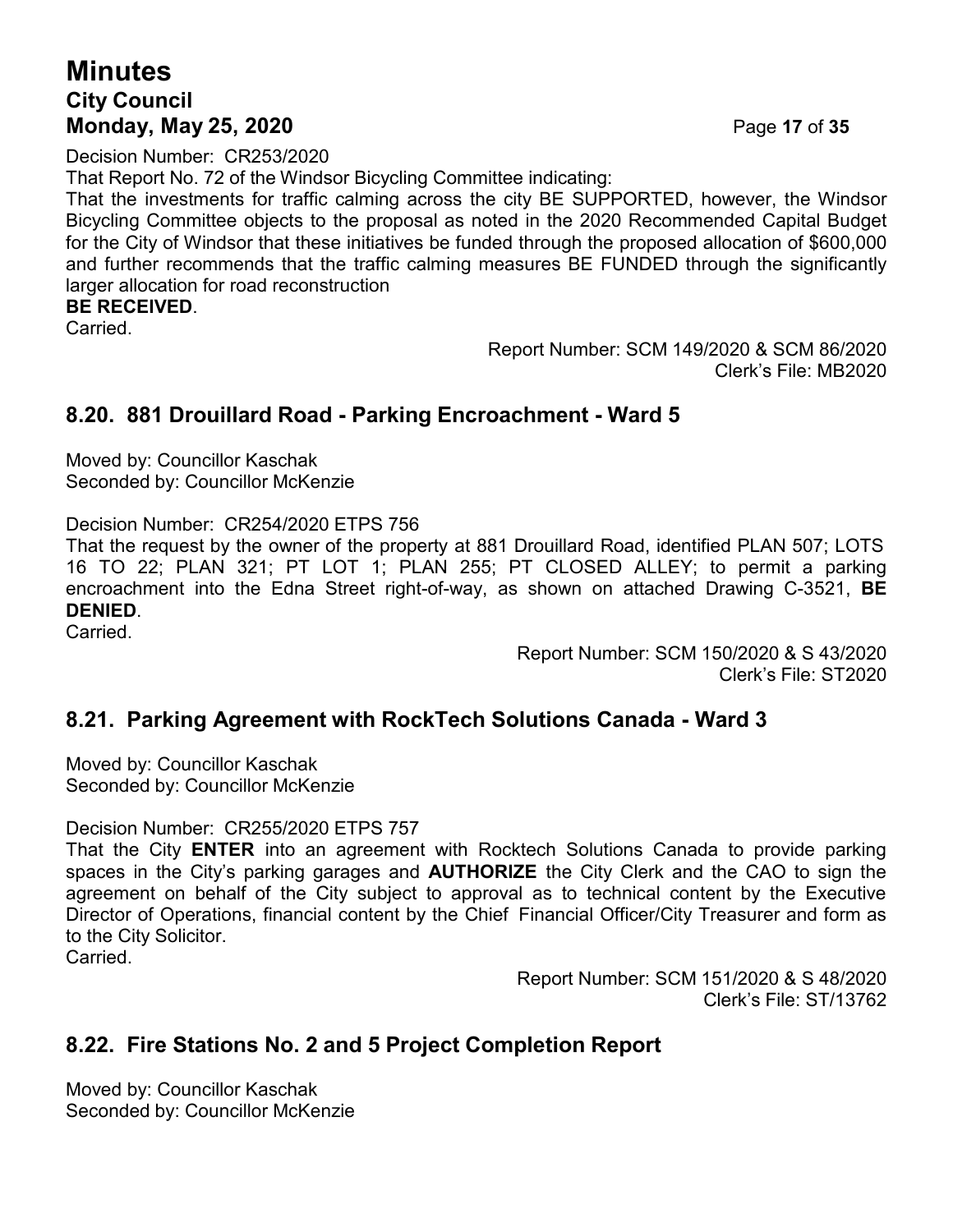# **Minutes City Council Monday, May 25, 2020** Page **18** of **35**

Decision Number: CR256/2020 ETPS 758

- 1. That the report for completion of Fire Stations No. 2 and 5 **BE RECEIVED** for information; and,
- 2. That City Council **APPROVE** the establishment of a Species At Risk Reserve Fund, pending the sale of the former Fire Hall Station No. 5; and,
- 3. That City Council **APPROVE** the transfer of the total project surplus, following the sale of *1905 Cabana Road West,* to the new Species at Risk Reserve Fund.

Carried.

Report Number: SCM 152/2020 & S 209/2018 Clerk's File: SF/11843

### **8.23. Preparations for Recycling Transition to Extended Producer Responsibility - City Wide**

Moved by: Councillor Kaschak Seconded by: Councillor McKenzie

Decision Number: CR257/2020 ETPS 759 That Council **ENDORSE** the following resolution:

**WHEREAS** the amount of single-use plastics leaking into our lakes, rivers, waterways is a growing area of public concern;

**WHEREAS** reducing the waste we generate and reincorporating valuable resources from our waste stream into new goods can reduce GHGs significantly;

**WHEREAS** the transition to full producer responsibility for packaging, paper and paper products is critical to reducing waste, improving recycling and driving better economic and environmental outcomes;

**WHEREAS** the move to a circular economy is a global movement, and that the transition of Blue Box programs would go a long way toward this outcome;

**WHEREAS** the City of Windsor is supportive of a timely, seamless and successful transition of Blue Box programs to full financial and operational responsibility by producers of packaging, paper and paper products;

**AND WHEREAS** the Association of Municipalities of Ontario has requested municipal governments with Blue Box programs to provide an indication of the best date to transition our Blue Box program to full producer responsibility;

#### **THEREFORE BE IT RESOLVED**: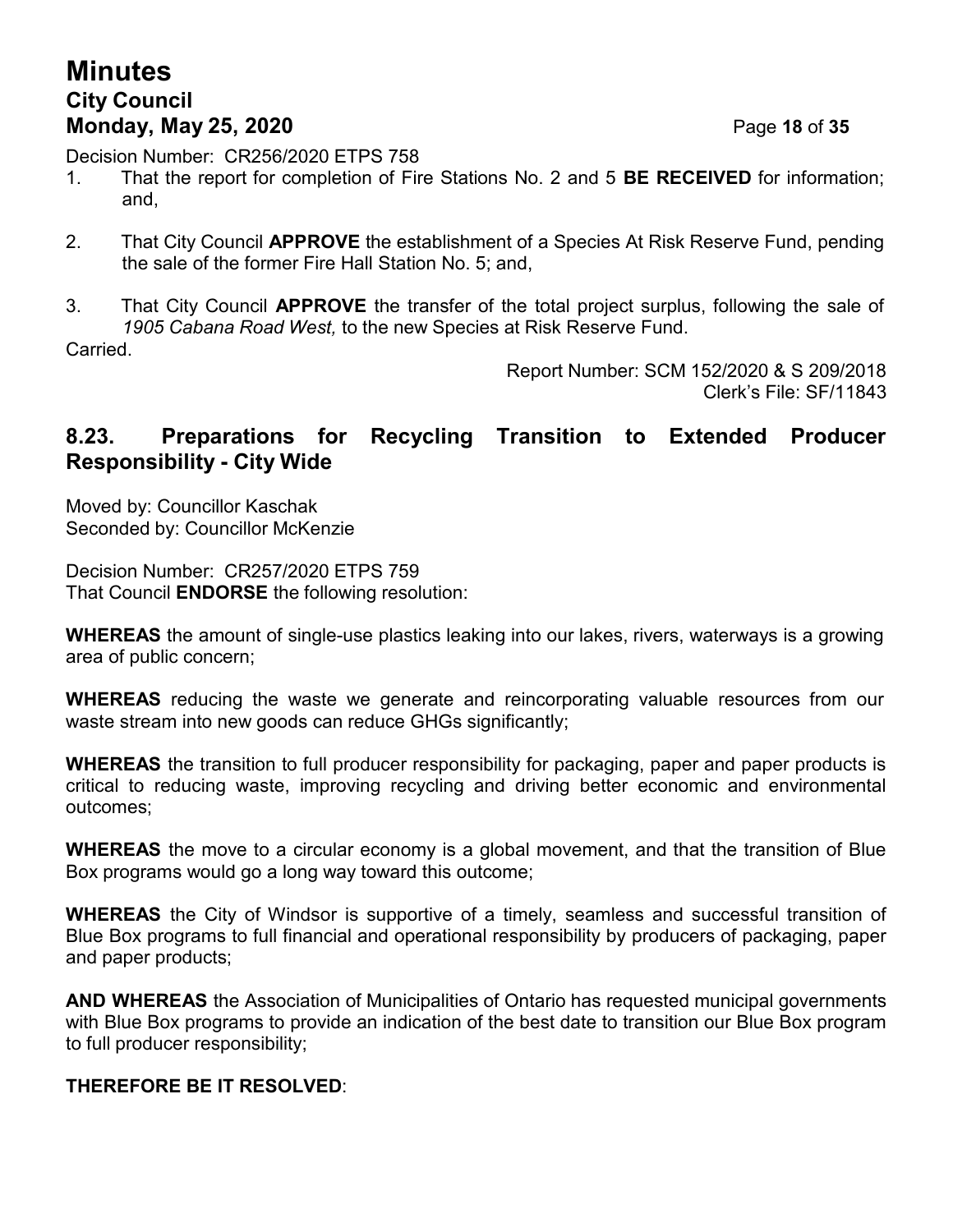# **Minutes City Council Monday, May 25, 2020** Page **19** of **35**

**THAT** given the information available at this time, the City of Windsor intends to transition their Recycling Collection program to full producer responsibility on August 27th, 2024; and,

**THAT** this decision is based on the fact that this transition date coincides with the expiration of the current Service Agreement for Recycling Collection; and,

**THAT** the City of Windsor would be interested in providing collection services to Producers should we be able to arrive at mutually agreeable commercial terms; and further,

**THAT** any questions regarding this resolution can be directed to the Manager, Environmental Services; and further,

**THAT** the resolution be forwarded to the Association of Municipalities of Ontario (AMO) and the Ontario Ministry of the Environment, Conservation and Parks. Carried.

Report Number: SCM 153/2020 & S 23/2020 Clerk's File: SW2020

# **8.24. Additional Information - CQ 5/2019 - Implementing Photo Radar - City Wide**

Moved by: Councillor Kaschak Seconded by: Councillor McKenzie

Decision Number: CR258/2020

That Administration **BE REQUESTED** to update the School Neighbourhood Policy to allow for School Zones to be posted without the requirement of the reduced speed limit; and,

That Administration **BE REQUESTED** to develop a Policy on how Community Safety Zones are selected and implemented; and,

That Administration **BE REQUESTED** to provide an additional report as part of 2021 budget process highlighting the progress of the Automated Speed Enforcement program in other Municipalities, provide budget estimates for Windsor based on preferred locations to implement ASE; and request approval to enter into discussions with the Ministry of Transportation Ontario, the ASE program vendor and the City of Toronto if so directed; and,

That Administration **BE REQUESTED** to work with the Provincial Offenses Division regarding potential necessary changes to the current Provincial Offences Agreement, and that this information **BE PROVIDED** to City Council as part of the additional report during the 2021 budget deliberations.

Carried.

Report Number: SCM 154/2020 & S 45/2020 Clerk's File: ST/13765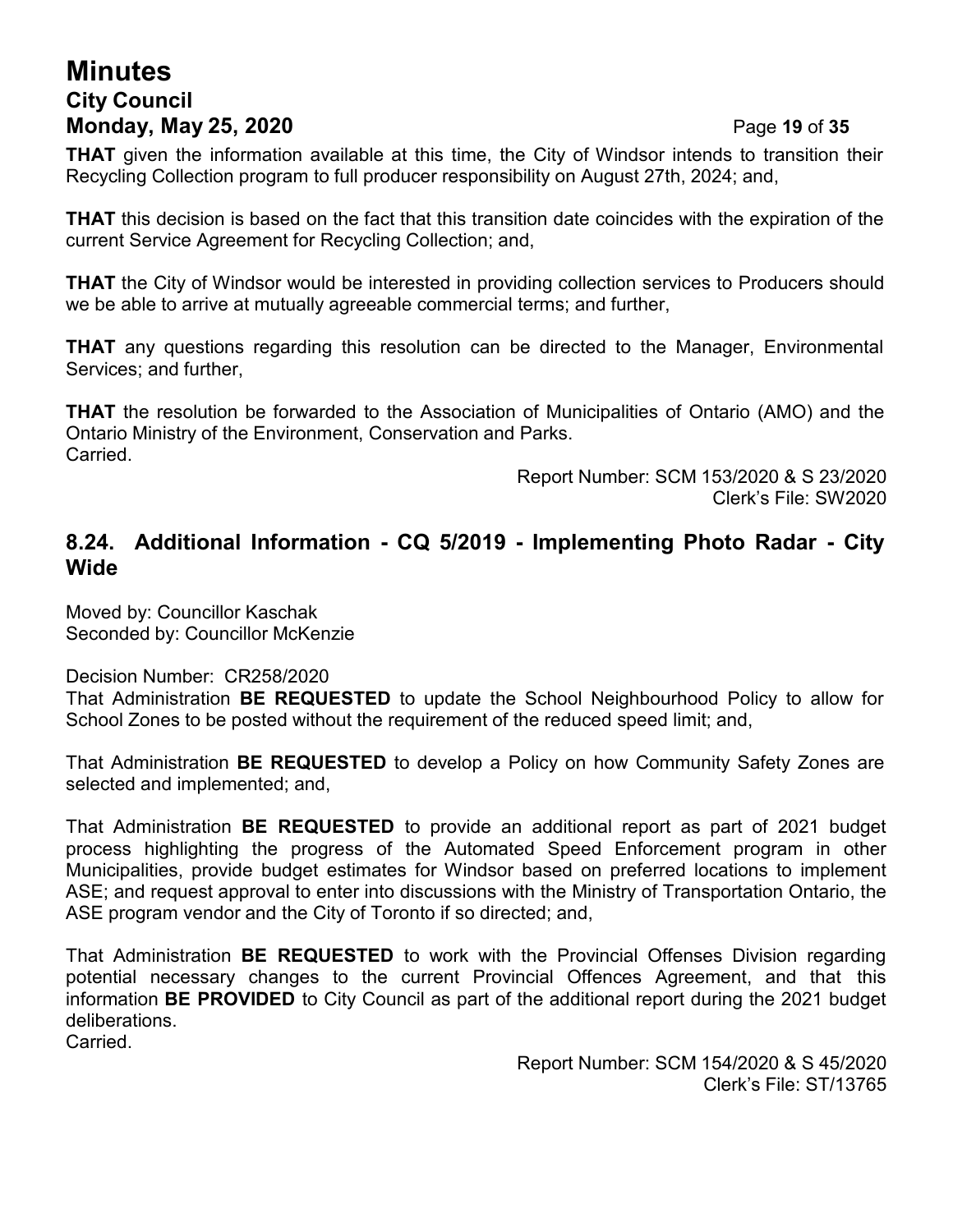# **Minutes**

# **City Council Monday, May 25, 2020** Page **20** of **35 8.25. itional Information - CQ 5/2019 - Implementing Red Light Cameras -City Wide**

Moved by: Councillor Kaschak Seconded by: Councillor McKenzie

#### Decision Number: CR259/2020

That Administration **PROCEED** to engage the Ontario government in discussion regarding the implementation of red light cameras in the City of Windsor and utilize the Joint Municipal Processing Centre operated by the City of Toronto; and,

That Administration **BE REQUESTED** to issue a letter of intent to the Ministry and to report back with recommended funding options related to the potential one-time implementation costs and other related matters; and,

That Administration **APPLY** to the Ministry of Transportation to obtain an amendment to Ontario Regulation 277/99 and be added to the list of designated Municipalities under this program; and,

That Administration **ENTER INTO AN AGREEMENT** with both the City of Toronto to use the Joint Municipal Processing Centre and with the vendor approved by the City of Toronto for installation and maintenance of the equipment; and,

That Administration **BE REQUESTED** to begin discussions with Local 543 regarding installation and maintenance work and the County to amend the Inter-Municipal Court Services Agreement. Carried.

> Report Number: SCM 155/2020 & S 47/2020 Clerk's File: ST/13765

# **8.26. Bike Share and Scooter Share Services - City-wide**

Moved by: Councillor Kaschak Seconded by: Councillor McKenzie

#### Decision Number: CR260/2020

That Council **DIRECT** Administration to issue a Request for Proposal for a Bike share and Escooter operator(s) without precluding any potential vendors at this time in both scooter and bike share programs to provide an opportunity for those who want to apply for the RFP to do so even if they do not provide both bike share and/or scooter share service based on Model #3 in the administrative report allowing for Multiple Operators, which will allow Council the opportunity to choose from and deliver options at the appropriate time after the RFP has been received; and,

That the results of the Request for Proposal **BE PRESENTED** to Council; and,

That the Chief Administrative Officer and City Clerk **BE AUTHORIZED** to sign an agreement with the successful proponent(s), approved by the City Solicitor as to legal content, the Chief Financial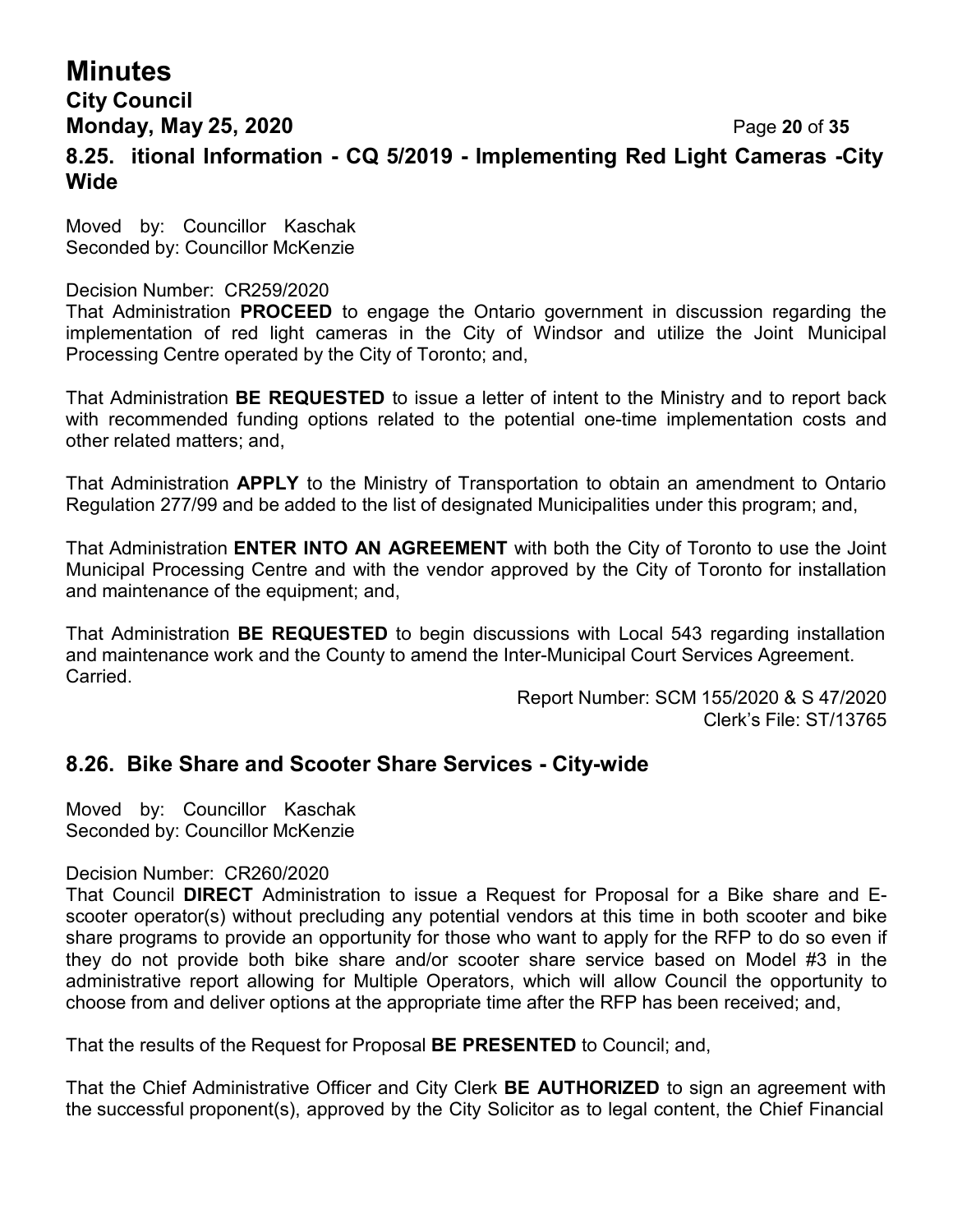# **Minutes City Council Monday, May 25, 2020** Page **21** of **35**

Officer and City Treasurer as to financial content, and the Senior Manager of Transportation Planning as to technical content. Carried.

> Report Number: SCM 156/2020 & S 7/2020 Clerk's File: SW/13715

# **8.27. Temporary Traffic Calming Measures (CQ14-2019 CQ15-2019) - City-wide**

Moved by: Councillor Kaschak Seconded by: Councillor McKenzie

Decision Number: CR261/2020

That the report of the Transportation Planning Senior Engineer and Transportation Planning Coordinator dated March 13, 2020 entitled Temporary Traffic Calming Measures (CQ14-2019 CQ15-2019) - City-wide **BE REFERRED** to the 2021 Budget deliberations; and,

That an expedited process for temporary traffic calming measures **BE PROVIDED**; and,

That the updated Traffic Calming Policy also **BE PROVIDED** to ensure that City Council has all of the information at the appropriate time in order to make a decision. Carried.

Report Number: SCM 157/2020 & S 58/2020 Clerk's File: ST2020

### **10.2. PwC Internal Audit response to the COVID-19 crisis prepared by the City Auditor General dated May 2020**

Moved by: Councillor Kaschak Seconded by: Councillor McKenzie

Decision Number: CR263/2020

That the attached report of the City Auditor General provided by PricewaterhouseCoopers LLP (PwC) dated May 2020 entitled "Internal Audit Response to the COVID-19 Crisis" **BE RECEIVED** for information. Carried.

> Report Number: SCM 142/2020 Clerk's File: AF/11247

### **11.4. Application for a Cannabis Retail Store Authorization at 3395 Howard Avenue, Unit 4 (Ward 9)**

Moved by: Councillor Kaschak Seconded by: Councillor McKenzie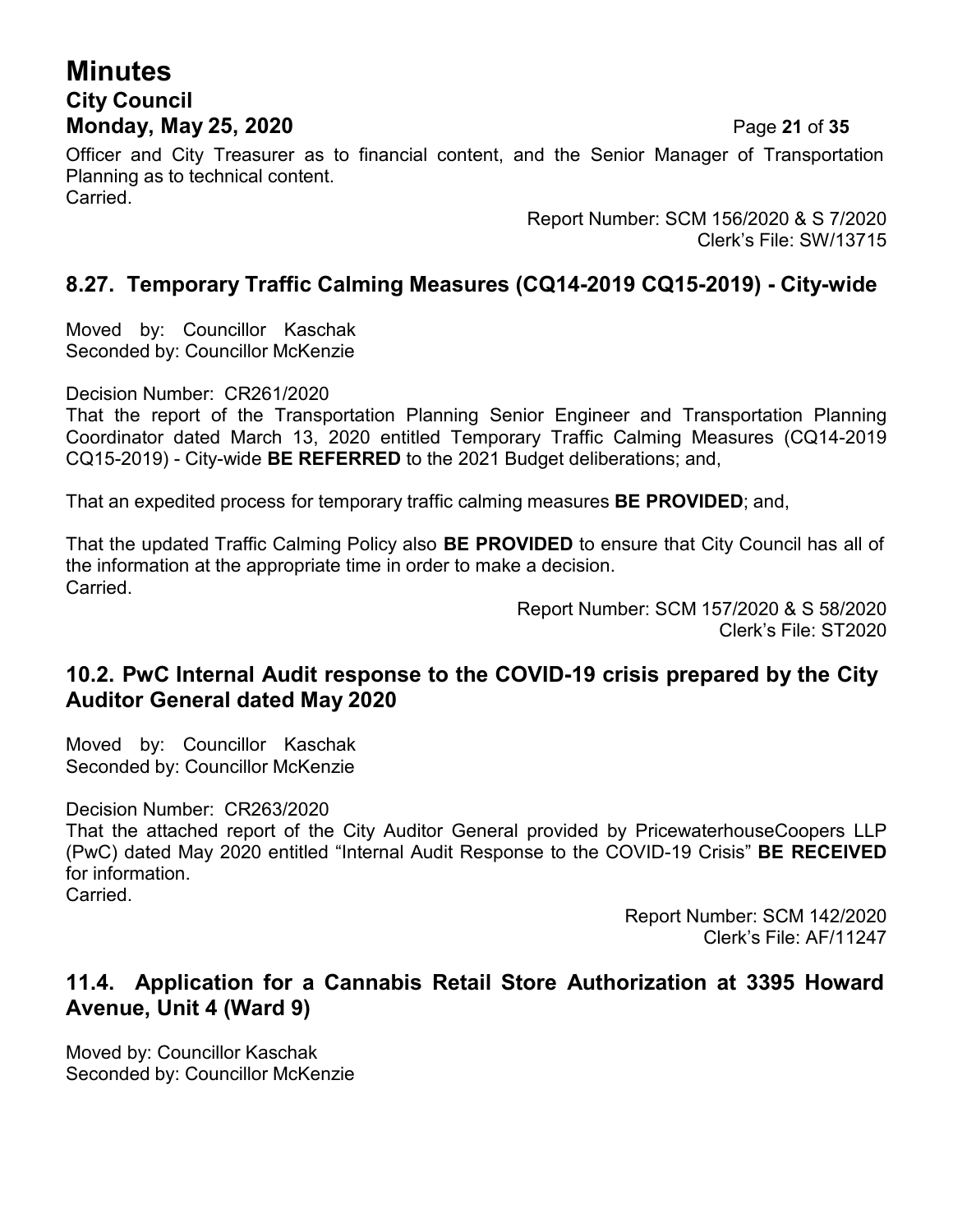# **Minutes City Council Monday, May 25, 2020** Page **22** of **35**

Decision Number: CR268/2020

That the results of the email poll conducted by the Deputy City Clerk on May 14, 2020 approving the following recommendation **BE CONFIRMED AND RATIFIED**:

THAT City Council **RECEIVE** the collected information as requested through CR534/2019 for information; AND,

THAT City Council **SUPPORT** the Retail Cannabis Application requested by Cannasavvy Cannabis Co. regarding the site located at 3395 Howard Ave Unit 4; AND,

THAT City Council **DIRECT** the Chief Administrative Officer to **RETURN** their decision along with this report and Appendices A and B to the Alcohol and Gaming Commission of Ontario for consideration regarding the Retail Cannabis Application and delivery to the Applicant Cannasavvy Cannabis Co.

#### Carried.

Clerk's Note: Mayor Dilkens voting nay on the actual motion being confirmed and ratified.

Report Number: C 100/2020 Clerk's File: GP/13047

### **11.5. Application for a Cannabis Retail Store Authorization at 398 University Ave W - Ward 3**

Moved by: Councillor Holt Seconded by: Councillor McKenzie

That City Council RECEIVE the collected information as requested through CR534/2019 for information; AND

That City Council SUPPORT the Retail Cannabis Application requested by Grass Roots regarding the site located at 398 University Avenue West; AND

That City Council DIRECT the Chief Administrative Officer to RETURN their decision along with this report and Appendices A and B to the Alcohol and Gaming Commission of Ontario for consideration regarding the Retail Cannabis Application and delivery to the Applicant, Grass Roots.

The motion is **put** and is **lost** due to an equality of votes.

Aye votes: Councillors Morrison, McKenzie, Holt, Bortolin, and Costante. Nay votes: Councillors Sleiman, Francis, Gignac, Kaschak, and Mayor Dilkens. Absent: None. Abstain: None.

> Report Number: C 97/2020 Clerk's File: GP/13047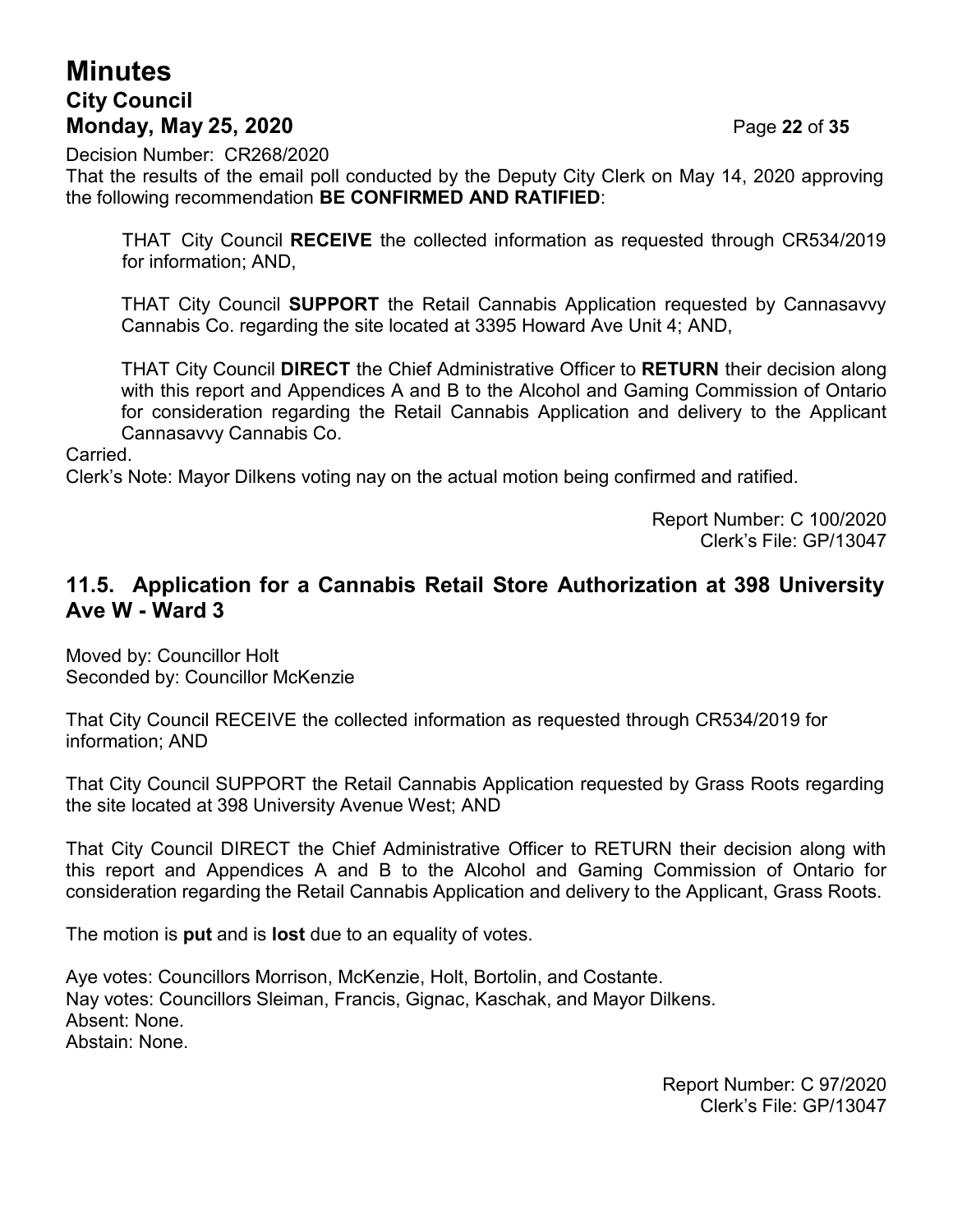# **Minutes**

### **City Council Monday, May 25, 2020** Page **23** of **35**

# **11.6. Application for a Cannabis Retail Store Authorization for 1350 Provincial Road - Ward 9**

Moved by: Councillor Kaschak Seconded by: Councillor McKenzie

#### Decision Number: CR222/2020 That City Council **RECEIVE** the collected information as requested through CR534/2019 for information; **AND**

That City Council **SUPPORT** the Retail Cannabis Application requested by The Cannabis Retail Store regarding the site located at 1350 Provincial Road; **AND**

That City Council **DIRECT** the Chief Administrative Officer to **RETURN** their decision along with this report and Appendices A and B to the Alcohol and Gaming Commission of Ontario for consideration regarding the Retail Cannabis Application and delivery to the Applicant, The Cannabis Retail Store. Carried.

> Report Number: C 95/2020 Clerk's File: GP/13047

# **9. REQUEST FOR DEFERRALS, REFERRALS AND/OR WITHDRAWALS**

# **8.8. Interim Control By-law Exemption 2020-9 - SBDRE (Windsor) Holdings Company Ltd. - 1790 Provincial Road - Ward 9**

Moved by: Councillor McKenzie Seconded by: Councillor Kaschak

Decision Number: CR242/2020

That the report of the Development and Heritage Standing Committee of its meeting held April 14, 2020 regarding "Interim Control By-law Exemption 2020-9 SBDRE (Windsor) Holdings Company Ltd. – 1790 Provincial Road", **BE DEFERRED** pending the completion of the by-law review and enacted through Council.

Carried.

Councillors Francis and Gignac voting nay.

Report Number: SCM 128/2020 & S 52/2020 Clerk's File: Z/13528

### **8.9. Interim Control By-law Exemption 2020-4 - 2513821 Ontario Inc. - 3490 Marentette Avenue - Ward 9**

Moved by: Councillor McKenzie Seconded by: Councillor Kaschak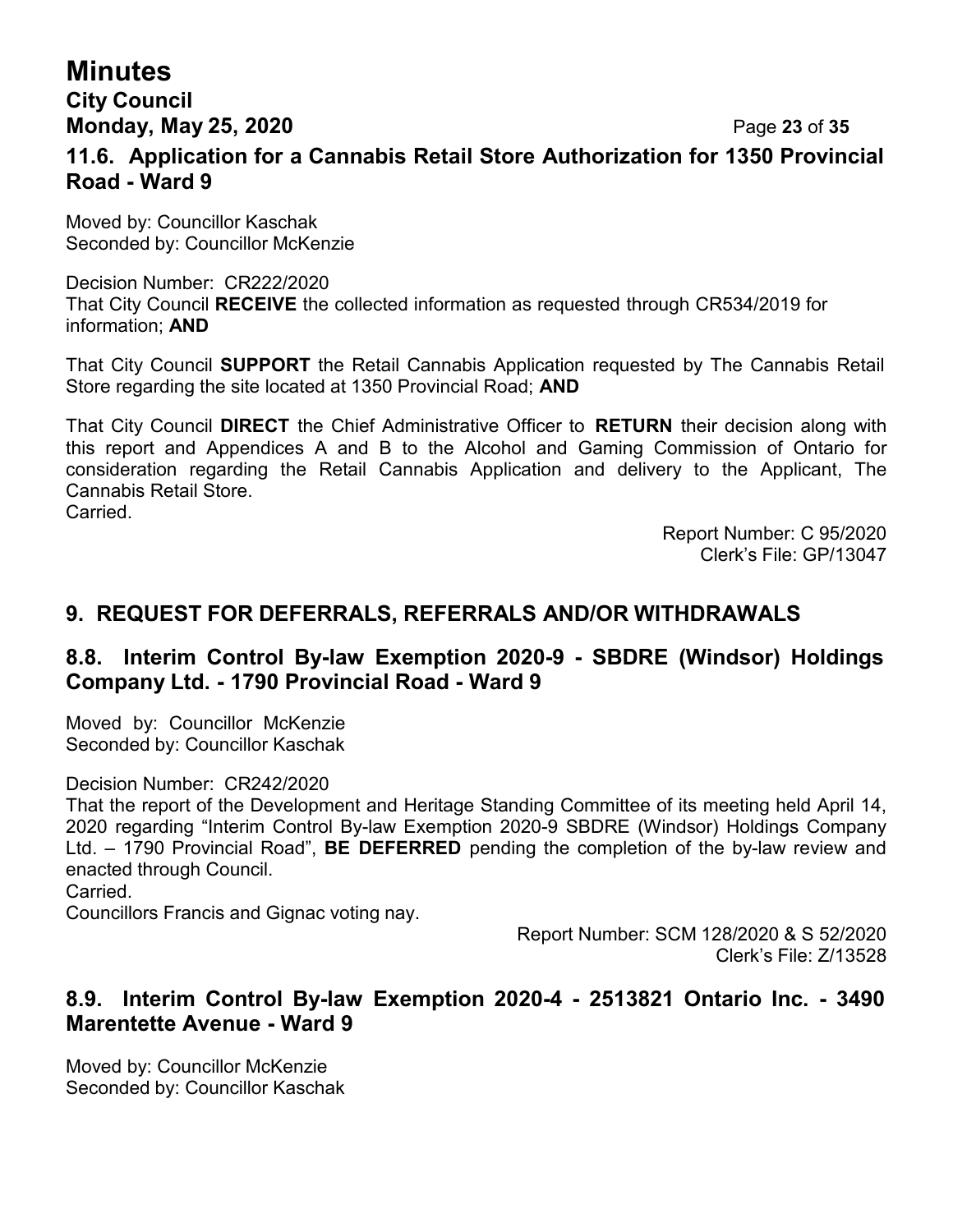# **Minutes City Council Monday, May 25, 2020** Page **24** of **35**

Decision Number: CR243/2020

That the report of the Development and Heritage Standing Committee of its meeting held April 14, 2020 regarding "Interim Control By-law Exemption 2020-4 – 2513821 Ontario Inc. – 3490 Marentette Avenue" **BE DEFERRED** pending the completion of the by-law review and enacted through Council.

#### **Carried**

Councillors Francis and Gignac voting nay.

Report Number: SCM 129/2020 & S 16/2020 Clerk's File: Z/13528

### **10. PRESENTATIONS AND DELEGATIONS (5 Minute maximum per delegate)**

### **10.1. PwC Internal Audit Summary Report January 1, 2020 - April 30, 2020**

#### **Christopher O'Connor, Auditor General, PwC Partner, Site Leader, Risk Assurance Services, Southwestern Ontario**

Christopher O'Connor, Auditor General, PwC Partner, Site Leader, Risk Assurance Services, Southwestern Ontario, appears before Council electronically and provides an overview of the Internal Audit Summary report for the period between January 1, 2020 to April 30, 2020 including performance and status; security incident prevention and mitigation report; VFM purchased services – winter road clearing report; hotline investigation report; management action plan validation report and summary of use of unallocated effort.

#### **Suk Bedi, PwC Director, Risk Assurance Services; and Huzaifa Saifee, PwC Senior Associate, Risk Assurance Services**

Suk Bedi, PwC Director, Risk Assurance Services; and Huzaifa Saifee, PwC Senior Associate, Risk Assurance Services, appear before Council and are available for questions electronically regarding the Internal Audit Summary report for the period between January 1, 2020 to April 30, 2020.

Moved by: Councillor Francis Seconded by: Councillor McKenzie

Decision Number: CR262/2020

That the attached report provided by PricewaterhouseCoopers LLP (PwC) for the period January 1, 2020 to April 30, 2020 comprised of the following:

- a) Internal Audit Performance and Status Summary
- b) Security Incident Prevention and Mitigation Internal Audit Report
- c) VFM- Purchased services Winter Road Clearing Internal Audit Report
- d) Hotline Investigation Internal Audit Report NTS 005-FEB 2020
- e) Management Action Plan Validation (MAPV) report

**BE RECEIVED** for information; and further,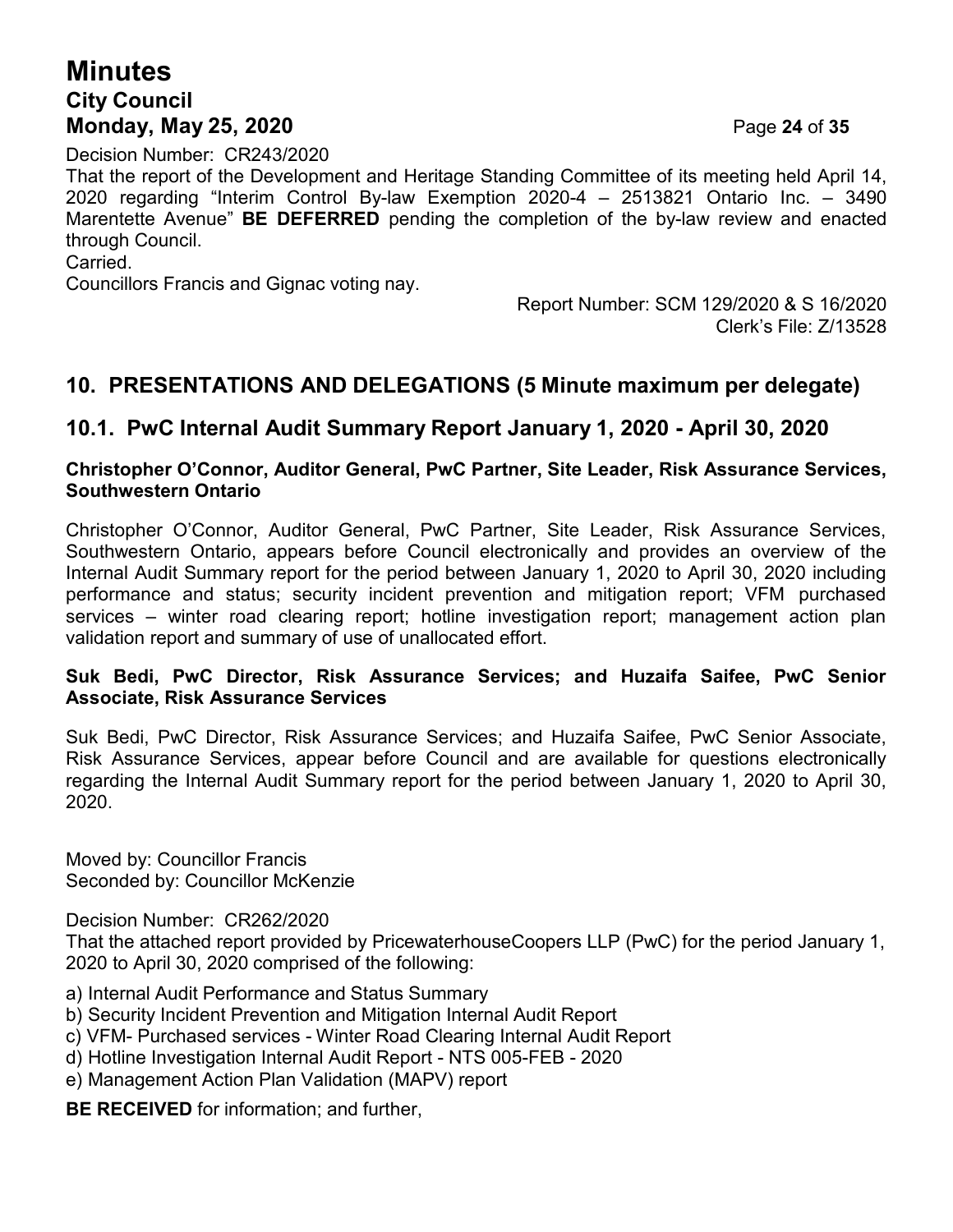# **Minutes City Council Monday, May 25, 2020** Page **25** of **35**

That City Council **AUTHORIZE** administration to proceed to implement the Management Action Plans as prescribed in the detailed internal audit reports; and,

That City Council **DIRECT** administration to report on the progress of the implementation of the Management Action Plans and that such reports should coincide with PricewaterhouseCoopers LLP's quarterly updates to Council. Carried.

> Report Number: SCM 141/2020 Clerk's File: AF/11247

# **11. REGULAR BUSINESS ITEMS (Non-Consent Items)**

### **11.1. Lane Closures for Physical Distancing - Wyandotte BIAs - Wards 5 & 6**

Moved by: Councillor Gignac Seconded by: Councillor Holt

Decision Number: CR264/2020

- 1. That Administration **BE DIRECTED** to refer requests from Business Improvement Areas for Temporary Parking Pick-up Zones and Curb Lane Pedestrian Zones to the Special Events Resource Team (SERT); and,
- 2. That, in cases where these zones are supported by SERT, that the requests **BE REFERRED** to the Chief of Police to approve appropriate temporary parking restrictions as necessary to be in effect for the duration of the declared COVID-19 emergency; and,
- 3. That, where the requested zones are supported by SERT and the appropriate temporary parking restrictions have been approved by the Chief of Police, Administration **BE DIRECTED** to implement these zones though appropriate signage and temporary traffic controls; and further,
- 4. That the City Engineer **BE DIRECTED** to clarify whether, going forward, in regard to the community's desire to see the subject section of Wyandotte Street East narrowed, if there's a need for an environmental assessment. Carried.

Moved by: Councillor Holt Seconded by: Councillor Costante

Decision Number: CR265/2020

That administration **BE DIRECTED** to report back on other projects in the queue or in the planning stages, that could be accelerated along with any implications, to help alleviate some of the active transportation pressures that the subject neighbourhood is enduring in the area of Wyandotte Street East, including the possibility of lane reductions from 4 lanes to 3. Carried.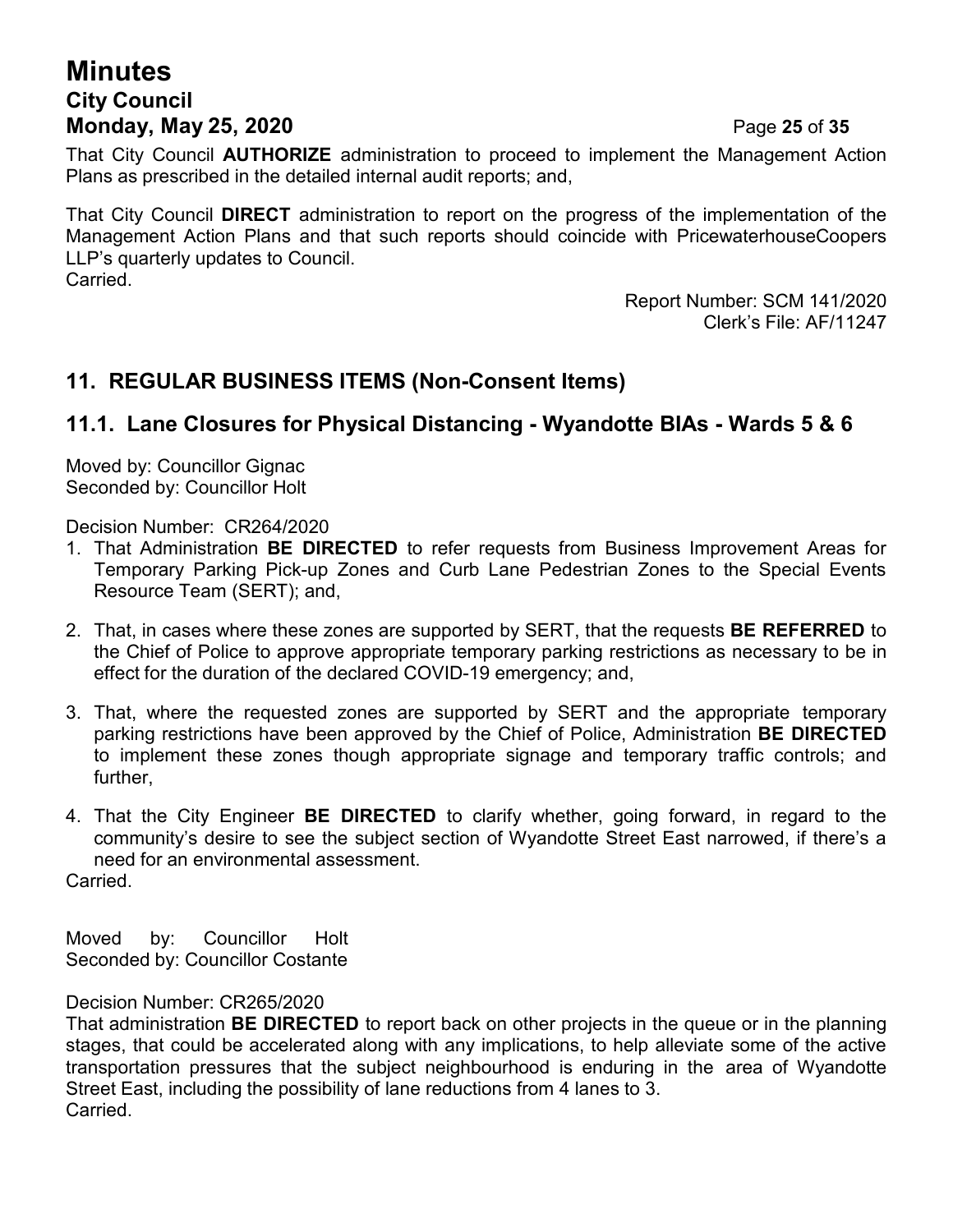port Number: C 87/2020 Clerk's File: MH/13786

# **11.2. 2020 Tax Policy Decisions and the Establishment of the 2020 Final Property Tax Rates - City Wide**

Moved by: Councillor Gignac Seconded by: Councillor Holt

Decision Number: CR266/2020 That City Council **RECEIVE** the information contained in the 2020 Tax Policy Report; and,

That City Council **APPROVE** the following Tax Policy Principles which have been used to calculate the 2020 Final property tax rates:

- 1. That the Optional Tax Classes of office building, shopping center, parking lot/vacant land, and large industrial **CONTINUE** to be used in the establishment of annual property tax rates.
- 2. That tax reductions for the first and second sub-classes of farmland awaiting development **BE RECONFIRMED** at their present level of 65% and 30% respectively.
- 3. That Administration **RETAIN** a blended rate of 30% as the discount on excess commercial and vacant and excess industrial land.
- 4. That the Municipality **SET** the threshold on the tax level for eligible new construction at 100%; and,

That City Council **APPROVE** the 2020 Total Tax Rates as presented in Table 1; and,

That City Council **APPROVE** the tax collection dates as presented in Table 2; and,

That City Council **MAINTAIN** the prescribed maximum rate for late payment charges as follows:

- $\geq 1$  ¼% of the amount of tax due and unpaid as a penalty for non-payment on the first day of default; and,
- $\geq 1$  ¼% of the amount of tax due and unpaid as interest for non-payment on the first day of each month; and,

That the City Solicitor **BE AUTHORIZED** to prepare the necessary by-laws. Carried.

Report Number: C 44/2020 Clerk's File: MH/13786 & AFB/13467

### **11.3. 2020 Business Improvement Area Budget and Levy Approvals - Wards 2,3,4,5 7 6**

Moved by: Councillor Bortolin Seconded by: Councillor Holt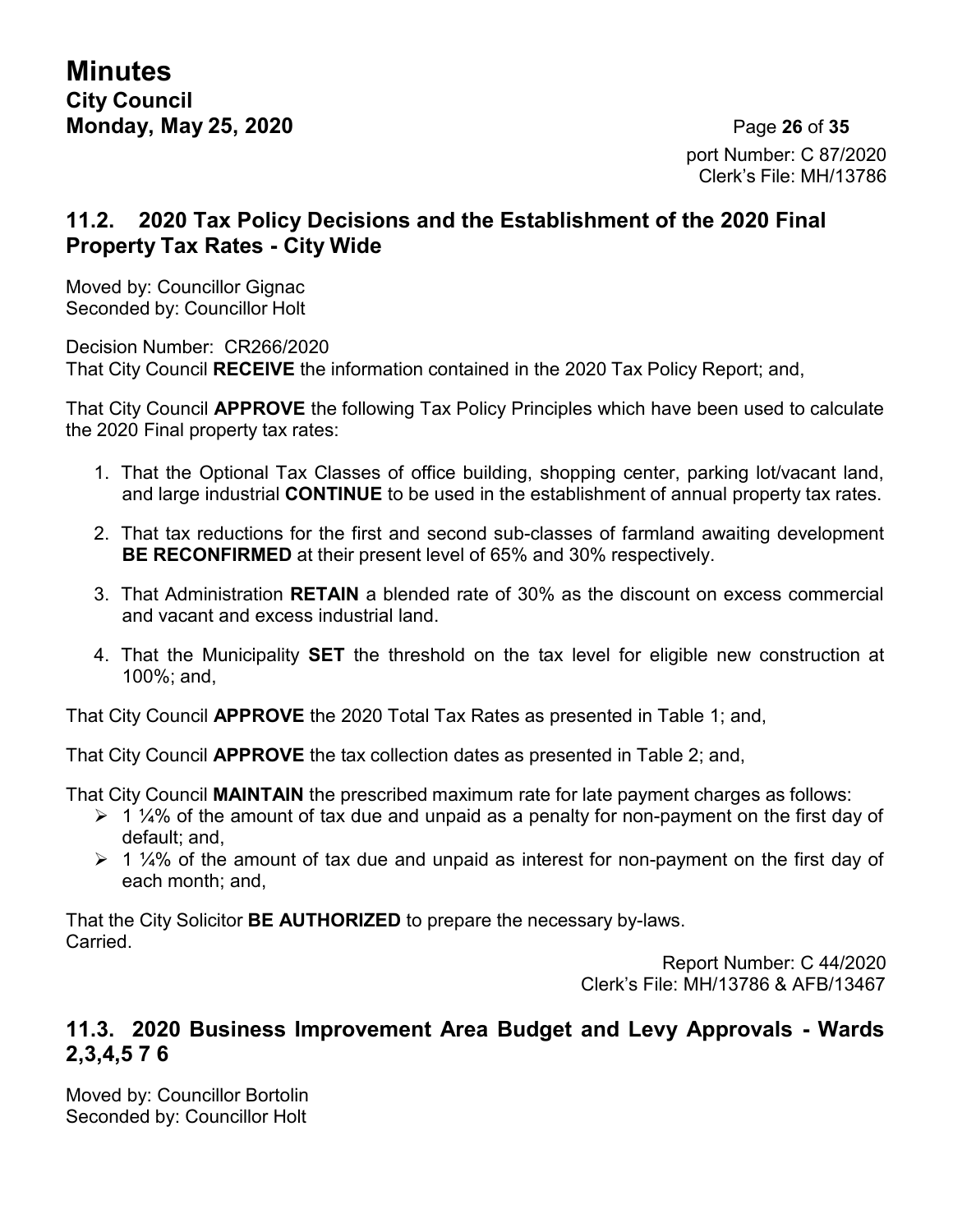# **Minutes City Council Monday, May 25, 2020** Page **27** of **35**

Decision Number: CR267/2020

That the report of the City Treasurer dated April 28, 2020 entitled "2020 Business Improvement Area Budget and Levy approvals" **BE DEFERRED** to the June 15, 2020 meeting of Council, in light of the ongoing pandemic, to allow opportunity for the BIA's to submit if they so wish, revised budgets to administration by a date to be determined by the City Treasurer. Carried.

> Report Number: C 86/2020 Clerk's File: AFB/13467

# **8.3. Application for Property Tax Relief Under Section 357 of the** *Ontario Municipal Act***, 2001 - Ward 3**

Moved by: Councillor Costante Seconded by: Councillor Holt

#### Decision Number: CR237/2020

That with regards to the report of the City Treasurer dated May 5, 2020 entitled "Application for Property Tax Relief under Section 357 of the *Ontario Municipal Act*, 2001" that administration **BE DIRECTED** to report back to Council with a legal opinion outlining risks, recommendations and options for Council's consideration.

Carried.

Councillor Francis discloses an interest and abstains from voting on this matter.

Report Number: C 88/2020 Clerk's File: AF2020

# **8.7. William T. Wesgate House, 225 Giles Boulevard West – Heritage Alteration Permit and Community Heritage Fund Request (Ward 3)**

Moved by: Councillor Bortolin Seconded by: Councillor Holt

Decision Number: CR241/2020

- I. A. That the request by Kathleen Pistor, the owner of William T. Wesgate House, for a grant of an upset amount of \$25,000 from the Community Heritage Fund (Reserve Fund 157), for the clay tile roof and dormer repairs at 225 Giles Boulevard West, **BE APPROVED**, subject to:
	- i. Determination by the Chief Building Official and the City Planner that the work is completed to applicable codes and heritage conservation standards;
	- ii. Owner's submission of paid receipts for work completed;
	- iii. That the Community Heritage Fund (Reserve Fund 157) grants approved shall lapse if the applicant has not completed the work and fulfilled the conditions within 2 years of the approval date;
	- iv. Any further minor changes to the scope of work **BE DELEGATED** to the City Planner; and,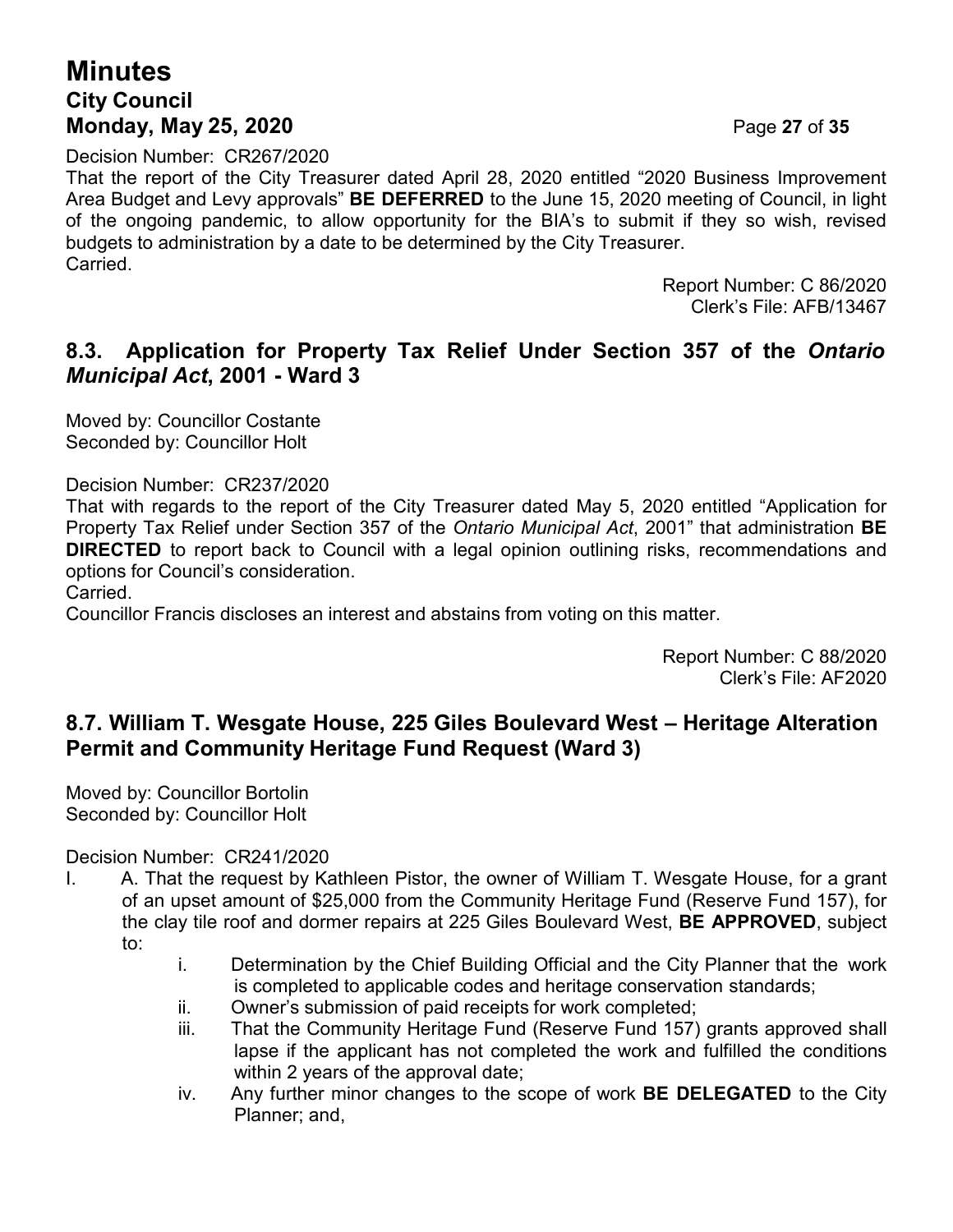# **Minutes City Council Monday, May 25, 2020** Page **28** of **35**

- II. hat the removal/further alteration of the chimney at the detached garage structure **BE GRANTED**; and,
- III. A. That alteration of the existing integral eavestrough system to the new RainPRO eavestrough system **BE GRANTED**.

Carried.

Report Number: SCM 127/2020 & S 54/2020 Clerk's File: MBA/6111

# **8.18. Report No. 71 of the Windsor Bicycling Committee - Revised 2020 Windsor Bicycling Committee Terms of Reference and Mandate**

Moved by: Councillor McKenzie Seconded by: Councillor Holt

Decision Number: CR252/2020 That Report No. 71 of the Windsor Bicycling Committee indicating: That the Revised 2020 Windsor Bicycling Committee Terms of Reference and Mandate," with edits identified in italics and bold print, *attached* as Appendix "A" **BE APPROVED** effective immediately. Carried. Councillors Francis, Sleiman, and Kaschak voting nay.

> Report Number: SCM 148/2020 & SCM 65/2020 Clerk's File: MB2020

# **12. CONSIDERATION OF COMMITTEE REPORTS**

# **12.1. (i) Report of the Special In-Camera meeting or other Committee as may be held prior to Council**

Moved by: Councillor Bortolin Seconded by: Councillor Costante

Decision Number: CR269/2020 That the report of the In Camera meeting held May 25, 2020 **BE ADOPTED** as presented. Carried.

Clerk's File: ACO2020

# **12.2. Report of the Striking Committee of its meeting held May 4, 2020**

Moved by: Councillor Bortolin Seconded by: Councillor Costante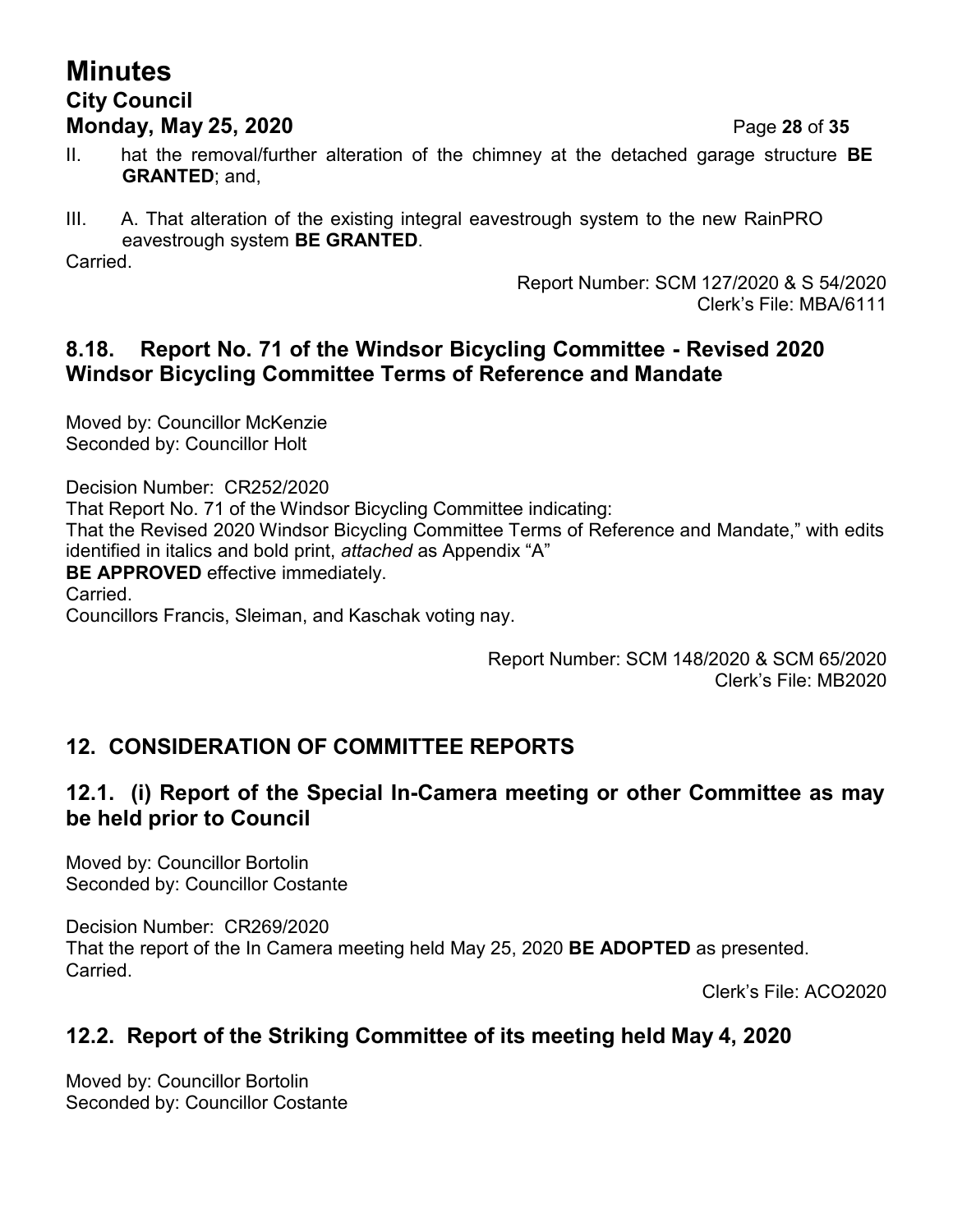# **Minutes City Council Monday, May 25, 2020** Page **29** of **35**

Decision Number: CR270/2020 That the Report of the Striking Committee of its meeting held May 4, 2020 **BE ADOPTED** as presented. Carried.

> Report Number: SCM 170/2020 Clerk's File: ACO2020

# **13. BY-LAWS (First and Second Reading)**

Moved by: Councillor Francis Seconded by: Councillor Gignac

That the following By-laws No. 74-2020 through 75-2020 (inclusive) be introduced and read a first and second time:

**74-2020** A BY-LAW TO ESTABLISH LANDS AS A PUBLIC HIGHWAY KNOWN AS GRAND MARAIS ROAD EAST, IN THE CITY OF WINDSOR authorized by CR76/2011 dated February 28, 2011

**75-2020** A BY-LAW TO CONFIRM PROCEEDINGS OF THE COUNCIL OF THE CORPORATION OF THE CITY OF WINDSOR AT ITS MEETING HELD ON THE 25th DAY OF MAY, 2020 Carried.

# **14. MOVE BACK INTO FORMAL SESSION**

Moved by: Councillor Holt Seconded by: Councillor Kaschak

That the Committee of the Whole does now rise and report to Council respecting the business items considered by the Committee:

- 1) Communication Items (as amended)
- 2) Consent Agenda (as amended)
- 3) Items Deferred
- Items Referred
- 4) Consideration of the Balance of Business Items (as amended)
- 5) Committee Reports (as presented)
- 6) By-laws given first and second readings

Carried.

# **15. NOTICES OF MOTION**

None presented.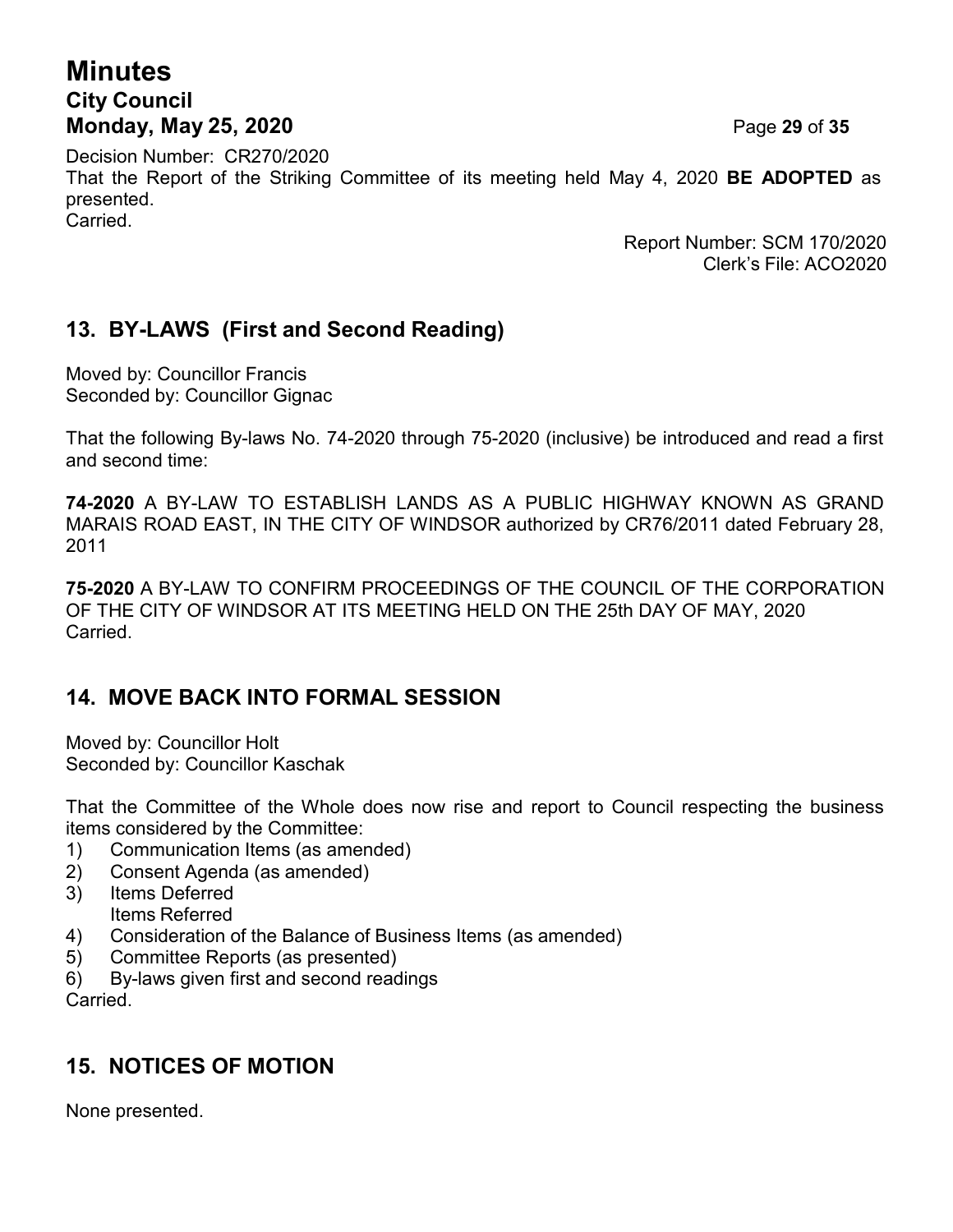# **Minutes City Council Monday, May 25, 2020** Page **30** of **35 16. THIRD AND FINAL READING OF THE BY-LAWS**

Moved by: Councillor McKenzie Seconded by: Councillor Morrison

That the By-laws No. 74-2020 through 75-2020 having been read a first and second time be now read a third time and finally passed and that the Mayor and Clerk **BE AUTHORIZED** to sign and seal the same notwithstanding any contrary provision of the Council. Carried.

# **17. PETITIONS**

None presented.

# **18. QUESTION PERIOD**

### **18.1. CQ 11-2020**

Moved by: Councillor Costante Seconded by: Councillor Francis

#### Decision Number: CR271/2020

That the following Council Question by Councillor Kaschak **BE APPROVED,** and that Administration **BE DIRECTED** to proceed with the necessary actions to respond to the Council Question in the form of a written report, consistent with Council's instructions, and in accordance with Section 17.1 of the Procedure By-law 98-2011:

#### CQ 11-2020:

#### **Assigned to Fire Chief**

In light of the current state of Emergency, along with orders asking for social distancing during this pandemic,

I ask that Administration prepare a report for Council outlining the allowing of City residents to be allowed to have contained backyard fires at there residences after obtaining a prescribed permit with a fee structure attached to the permit from City Hall.

Of course proper safety measures are to be outlined to the residents along with types of wood to be burned and only prescribed hours of the day/night allowed for the burn.

Many of our surrounding Municipalities are allowed to do this and I feel this would provide a revenue source to the City via permits as well as enhancing residents quality of life when experiencing isolation and being told for the most part to stay home during this pandemic crisis.

**Carried**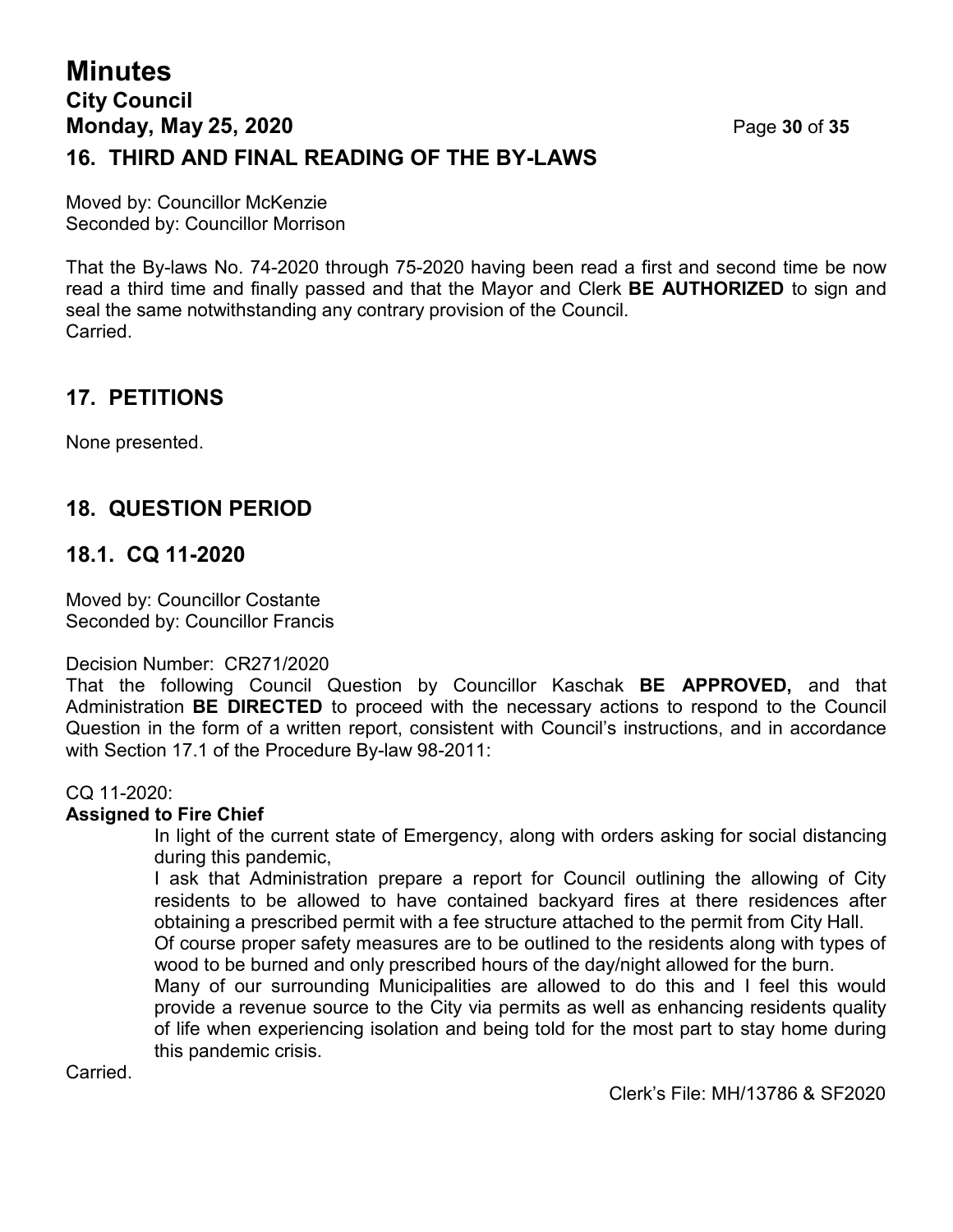# **Minutes City Council Monday, May 25, 2020** Page **31** of **35 8.2. CQ 12-2020**

Moved by: Councillor Costante Seconded by: Councillor Francis

### Decision Number: CR272/2020

That the following Council Question by Councillor McKenzie **BE APPROVED,** and that Administration **BE DIRECTED** to proceed with the necessary actions to respond to the Council Question in the form of a written report, consistent with Council's instructions, and in accordance with Section 17.1 of the Procedure By-law 98-2011:

CQ 12-2020:

### **Assigned to City Engineer**

Further to recommendations previously approved by Council regarding Climate Change that Administration prepare a report outlining how the City of Windsor could proceed with a neighbourhood energy and climate change strategy for the Sandwich South lands with a view towards developing a Net 0 Neighbourhood policy for the area.

Carried.

Clerk's File: EI/10822 & EI2020

# **21. ADJOURNMENT**

Moved by: Councillor Gignac Seconded by: Councillor Holt

That this Council meeting stand adjourned until the next regular meeting of Council or at the call of the Mayor. Carried.

Accordingly, the meeting is adjourned at 4:06 o'clock p.m.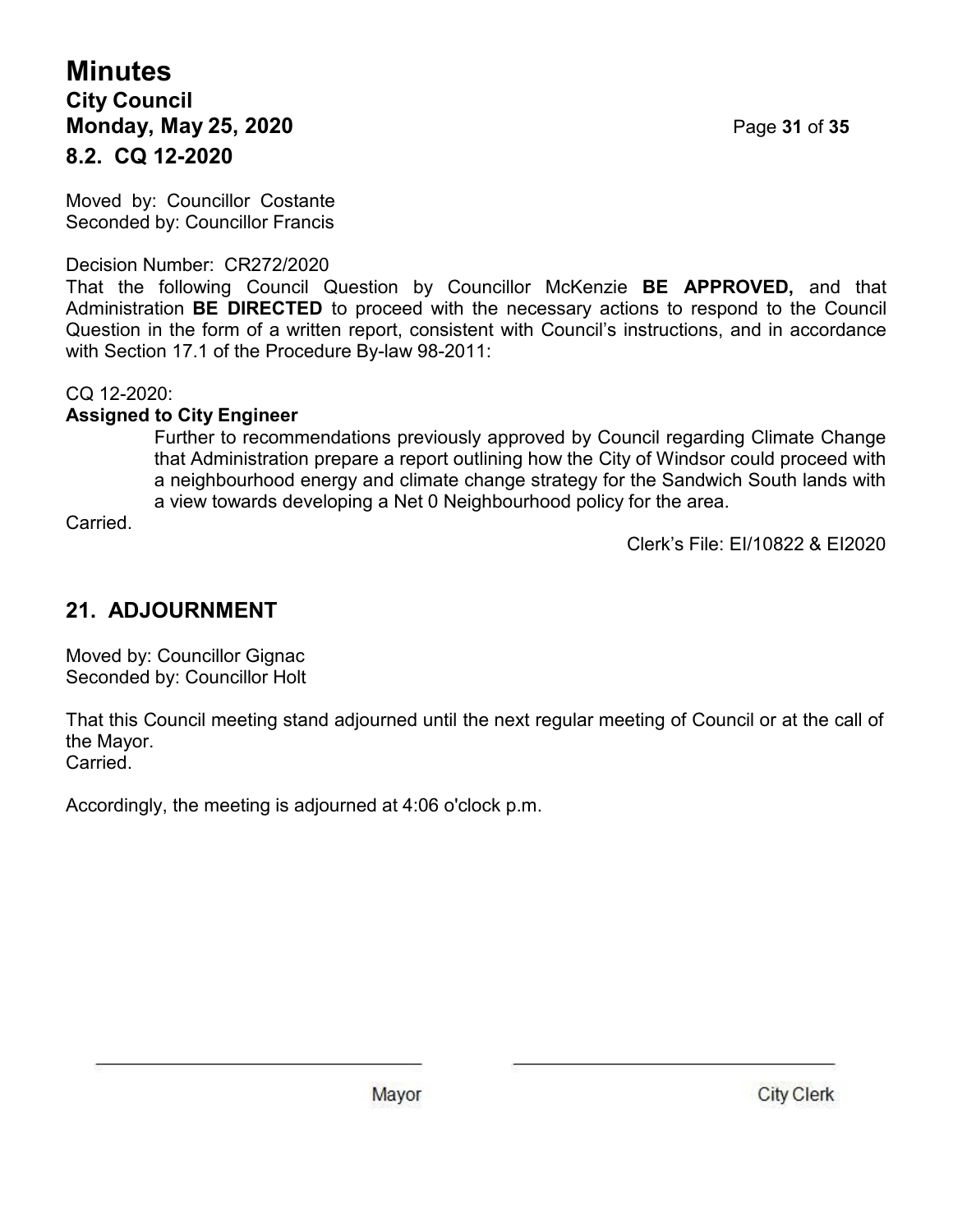**Minutes City Council**

**Monday, May 25, 2020** Page **32** of **35** Adopted by Council at its meeting held May 25, 2020 (CR 269/2020) VC/bm

#### **SPECIAL MEETING OF COUNCIL – IN CAMERA May 25, 2020**

**Members participating via electronic participation in accordance with Procedure By-law #98- 2011 as amended, which allows for electronic participation during a declared emergency.**

#### **Meeting called to order at: 12:30 p.m.**

#### **Members in Attendance:**

Mayor D. Dilkens Councillor F. Francis Councillor F. Costante Councillor C. Holt Councillor R. Bortolin Councillor G. Kaschak Councillor J. Gignac Councillor K. McKenzie Councillor J. Morrison Councillor E. Sleiman

#### **Also in attendance:**

- O. Colucci, Chief Administrative Officer
- J. Payne, Community Development and Health Commissioner and Corporate Leader Social Development, Health, Recreation and Culture
- M. Winterton, City Engineer and Corporate Leader Environmental Protection and **Transportation**
- V. Critchley, City Clerk/Licence Commissioner and Corporate Leader Public Engagement and Human Resources
- J. Mancina, Chief Financial Officer/City Treasurer and Corporate Leader Finance and **Technology**
- S. Askin-Hager, City Solicitor and Corporate Leader Economic Development and Public Safety
- J. Wilson, Corporate Leader, Parks, Facilities, Recreation and Culture
- A. Teliszewsky, Mayor's Chief of Staff
- G. Guthrie, Deputy Treasurer, Taxation (Item 5)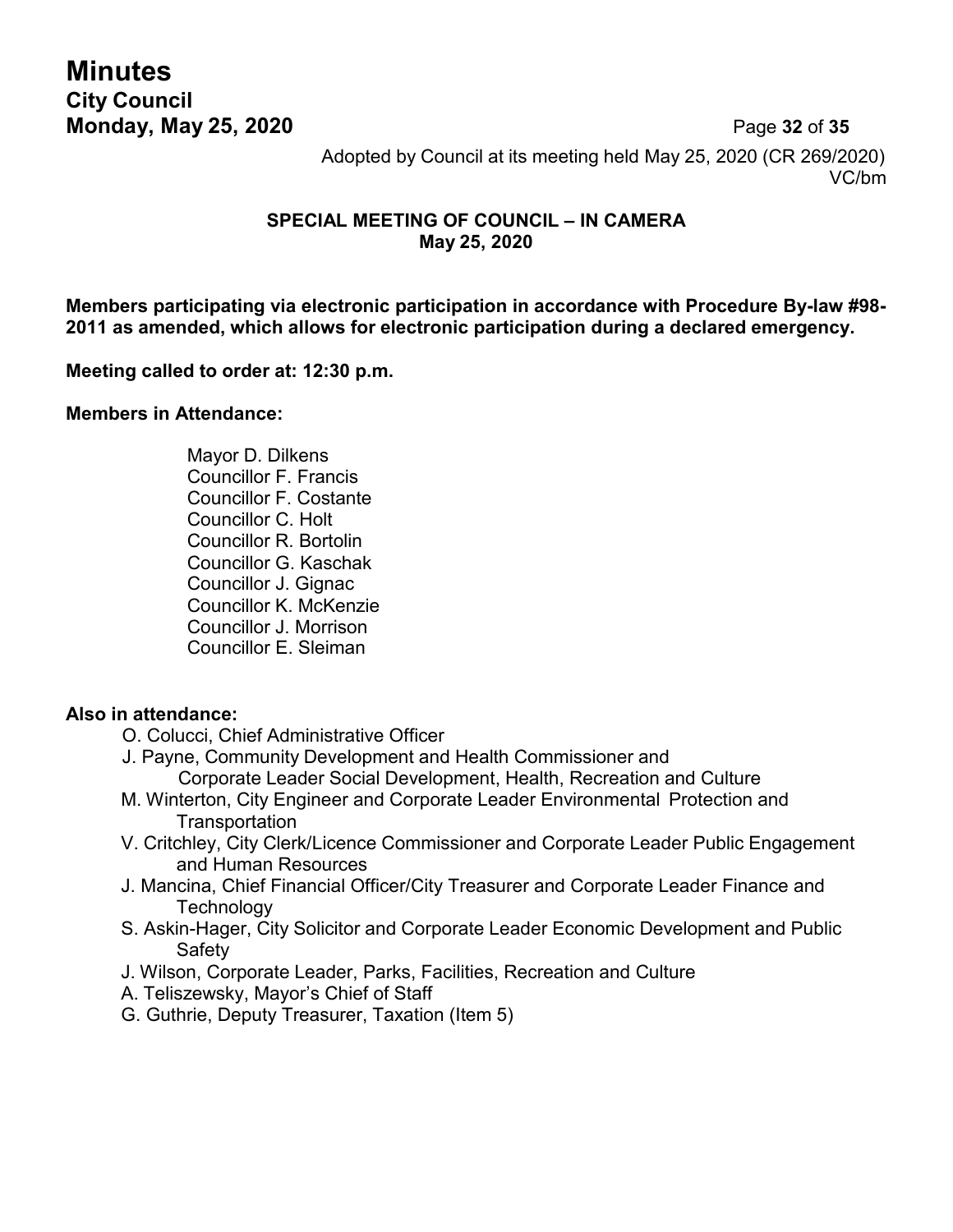**Verbal Motion is presented by Councillor Sleiman, seconded by Councillor Gignac, to move in Camera for discussion of the following item(s):**

| <b>Item</b><br><u>No.</u> | <b>Subject</b>                         | Section-<br><b>Pursuant to</b><br><b>Municipal Act,</b><br>2001, as amended |
|---------------------------|----------------------------------------|-----------------------------------------------------------------------------|
| 1.                        | Property matter – lease                | 239(2)(c)                                                                   |
| 2.                        | Property matter – sale of land         | 239(2)(c)                                                                   |
| 3.                        | Property matter – expropriation        | 239(2)(c)                                                                   |
| 4.                        | Property matter – expropriation        | 239(2)(c)                                                                   |
| 5.                        | Legal matter - settlement              | 239(2)(e)                                                                   |
| 6.                        | Legal matter – delegation of authority | 239(2)(k)                                                                   |

**Motion Carried.**

#### **Declarations of Pecuniary Interest:**

None delcared.

**Discussion on the items of business. (Items 1, 2, 3, 4, 5 and 6)**

**Verbal Motion is presented by Councillor Holt, seconded by Councillor Bortolin, to move back into public session.**

**Motion Carried.**

**\*\*SEE NOTE BELOW**

**Moved by Councillor Kaschak, seconded by Councillor Morrison,**

**THAT the Clerk BE DIRECTED to transmit the recommendation(s) contained in the report(s) discussed at the In-Camera Council Meeting held May 25, 2020 directly to Council for consideration at the next Regular Meeting.**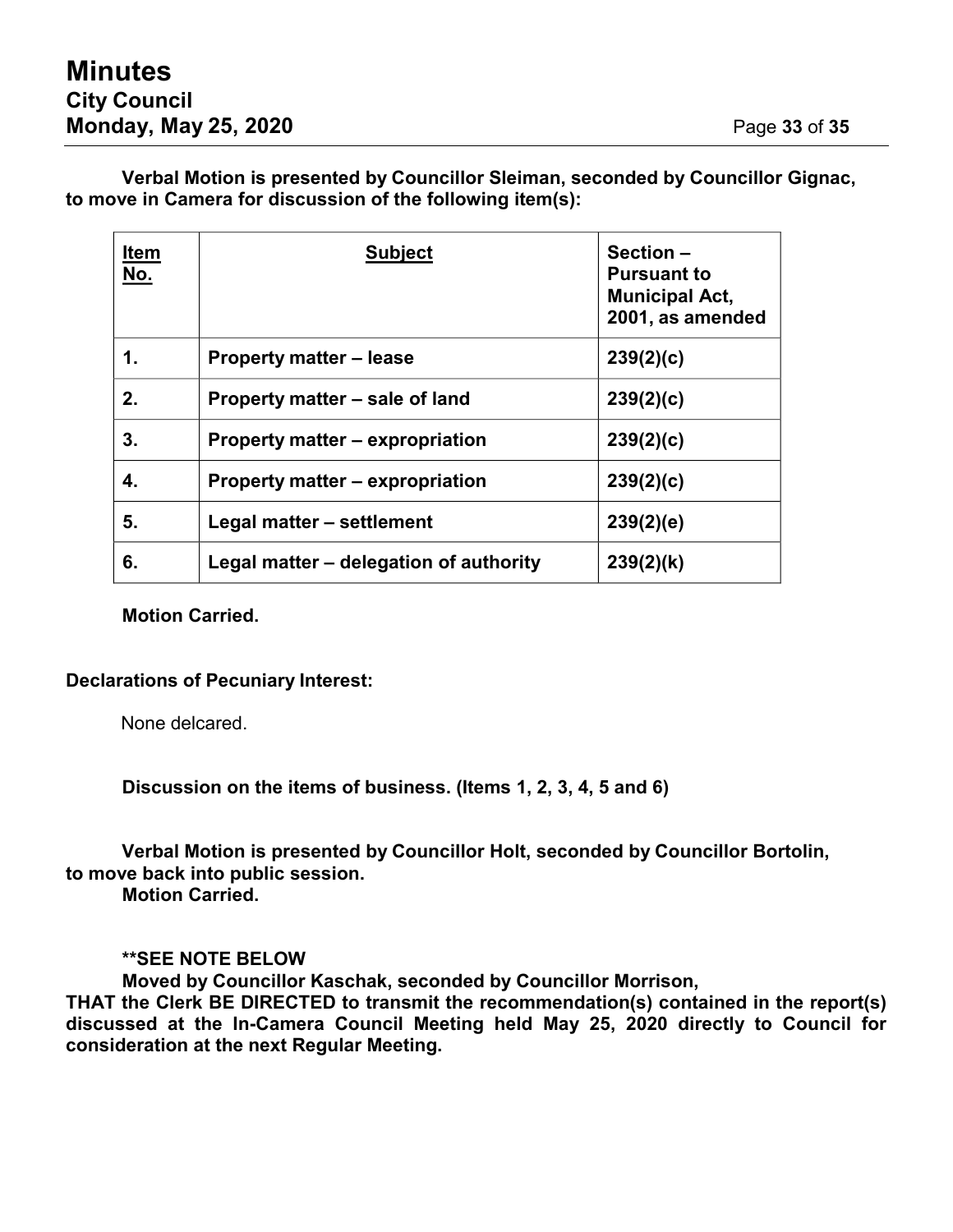# **Minutes City Council Monday, May 25, 2020** Page **34** of **35**

1. That the recommendation contained in the in-camera report from the Lease Administrator, Manager of Real Estate Services, City Solicitor and Corporate Leader Economic Development and Public Safety, City Engineer and Corporate Leader Environmental Protection and Transportation, City Clerk/Licence Commissioner and Corporate Leader Public Engagement and Human Resources and Chief Financial Officer/City Treasurer and Corporate Leader Finance and Technology respecting a property matter - lease **BE APPROVED**.

2. That the in-camera report from the Coordinator of Real Estate Services, Manager of Real Estate Services and City Solicitor and Corporate Leader Economic Development and Public Safety respecting a property matter – sale of land **BE RECEIVED** and that Administration **PROCEED** on the verbal direction of Council.

3. That the recommendation contained in the in-camera report from the Coordinator of Real Estate Services, Manager of Real Estate Services, City Solicitor and Corporate Leader Economic Development and Public Safety, City Engineer and Corporate Leader Environmental Protection and Transportation and Chief Financial Officer/City Treasurer and Corporate Leader Finance and Technology respecting a property matter - expropriation **BE APPROVED**.

4. That the recommendation contained in the in-camera report from the Coordinator of Real Estate Services, Manager of Real Estate Services, City Solicitor and Corporate Leader Economic Development and Public Safety, City Engineer and Corporate Leader Environmental Protection and Transportation and Chief Financial Officer/City Treasurer and Corporate Leader Finance and Technology respecting a property matter - expropriation **BE APPROVED.**

5. That the recommendation contained in the in-camera report from the Deputy Treasurer Taxation and Financial Projects and Chief Financial Officer/City Treasurer and Corporate Leader Finance and Technology respecting a legal matter – settlement **BE APPROVED**

6. That the recommendation contained in the in-camera report from the Deputy Treasurer Financial Accounting, City Solicitor and Corporate Leader Economic Development and Public Safety and Chief Financial Officer/City Treasurer and Corporate Leader Finance and Technology respecting a legal matter – delegation of authority **BE APPROVED**

#### **Motion Carried.**